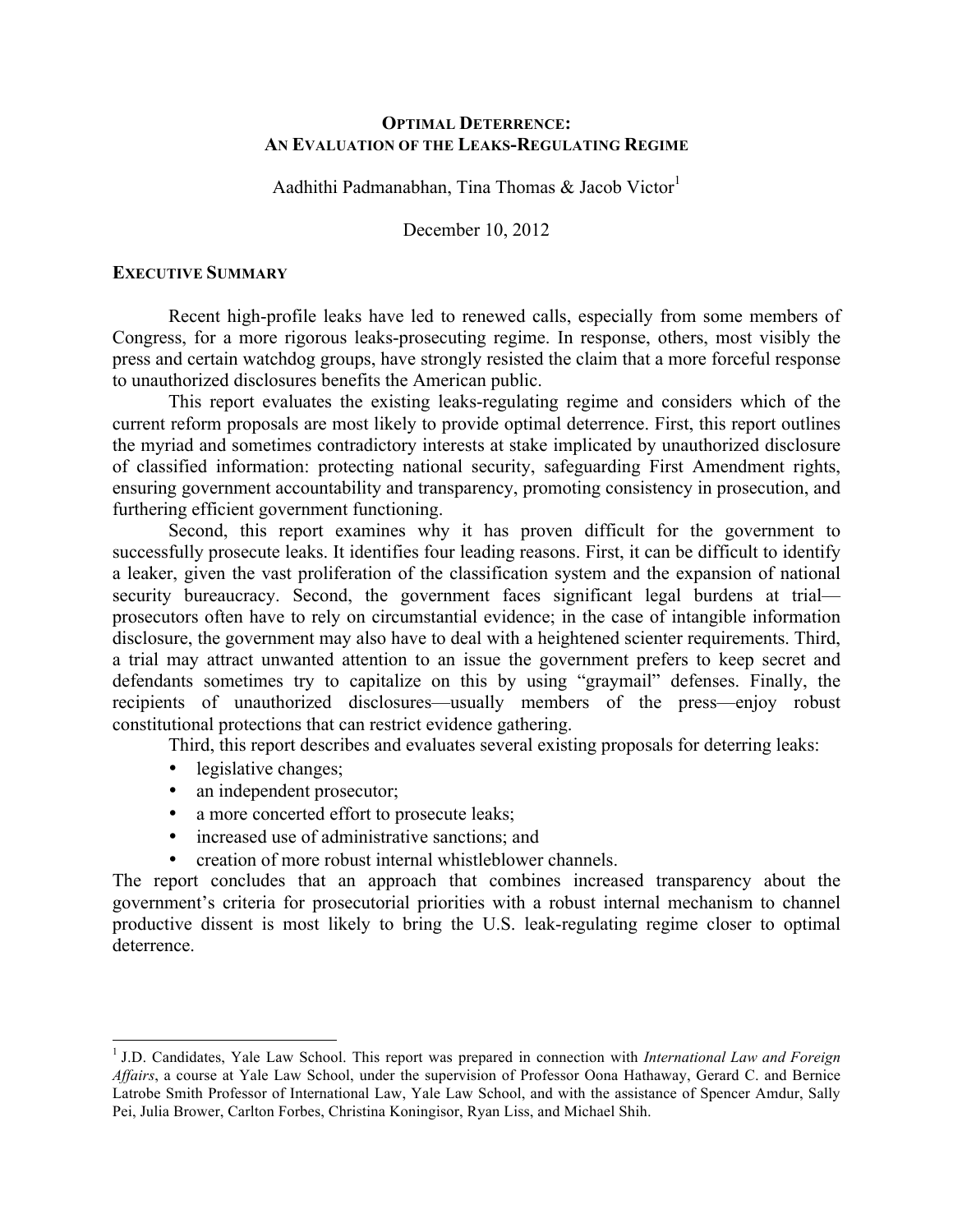# **Contents**

| I.          |                                                                                          |  |
|-------------|------------------------------------------------------------------------------------------|--|
| A.          |                                                                                          |  |
| <b>B.</b>   |                                                                                          |  |
| C.          |                                                                                          |  |
| D.          |                                                                                          |  |
| Ε.          |                                                                                          |  |
| II.         | The Difficulties of Investigating and Prosecuting Unauthorized Disclosures of Classified |  |
| $A_{\cdot}$ |                                                                                          |  |
| B.          |                                                                                          |  |
| C.          |                                                                                          |  |
| D.          |                                                                                          |  |
| III.        |                                                                                          |  |
| A.          |                                                                                          |  |
| <b>B.</b>   |                                                                                          |  |
|             |                                                                                          |  |
| D.          |                                                                                          |  |
| Ε.          |                                                                                          |  |
|             |                                                                                          |  |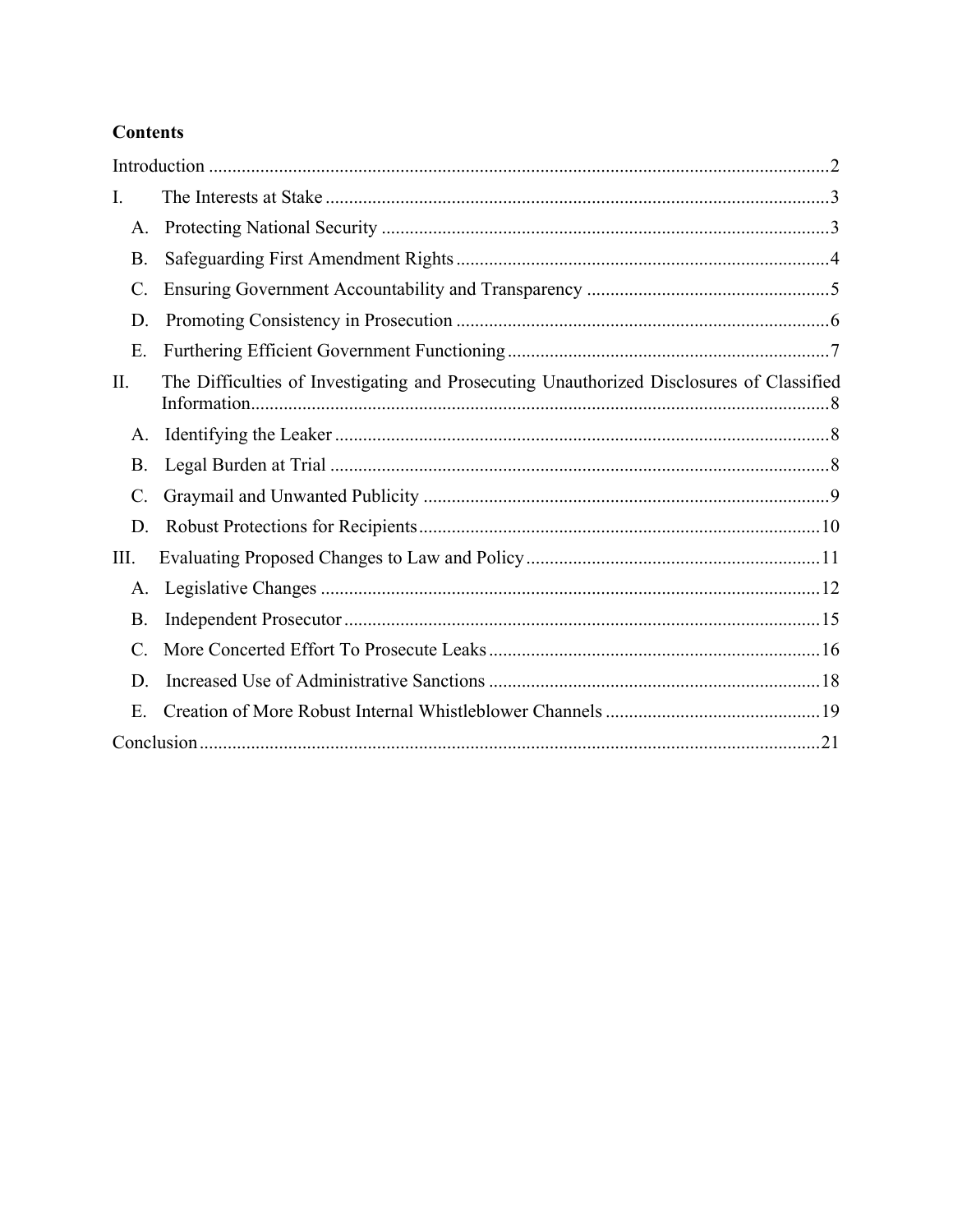#### **INTRODUCTION**

The leaking of classified information from within the U.S. government has come under intense political scrutiny in recent months. Many have advocated for increased measures to prevent these leaks, which can harm national security. Others caution against wholesale preventative measures, citing countervailing interests such as ensuring government accountability and safeguarding First Amendment rights. And some argue that even if the only goal is to reduce leaks, preventative measures could actually foster the very leaking behavior they are meant to prevent. At the very least, they argue that such measures do not adequately differentiate between "good leaks" and "bad leaks."

This Report evaluates the existing leaks-regulating regime and considers which of the current reform proposals are most likely to provide optimal deterrence. Part I considers some of the varied interests implicated by any regime that seeks to limit the disclosure of unauthorized information—protecting national security, ensuring government transparency accountability, safeguarding First Amendment rights, promoting consistency in prosecution, and furthering efficient government functioning. The balance of these interests cautions against structuring our legal regime to focus solely on preventing leaks. This Report is therefore informed by the notion that "optimal" rather than "maximum" deterrence should be the goal. Proposals aimed at greater deterrence are unlikely to deter *all* leakers—nor should they, given the varied interests at stake. Moreover, leaks can be mutually beneficial in the dialogue between the government and the public. Therefore, deterrence measures should take account of the various interests at play for all the actors involved.

Part II identifies the difficulties associated with investigating and prosecuting leaks of classified information given the current legislative and policy landscape. One difficulty is actually identifying the leaker, which is partly a result of the vast expansion of the classification system. Even if the leaker is identified, successfully prosecuting a case can be difficult because of the legal burdens the government bears at trial. Furthermore, defendants sometimes use "graymail" at trial to force the government to disclose even more secrets, with the goal of halting the prosecution, or severely limiting its scope. Finally, robust protections for recipients of leaked information, particularly journalists, complicate investigations and prosecutions of leaks.

Part III describes and evaluates five proposals to discourage unauthorized disclosures more effectively. It first discusses legislative changes, but concludes that the main obstacles the government faces in prosecuting leaks would not be adequately addressed by statutory fixes. It then discusses the use of an independent prosecutor, which offers the advantage of reducing any perception of political expediency in the selective prosecution of certain types of leaks and leakers. On the other hand, because an independent counsel's authority is difficult to cabin, this proposal would require the President to forfeit a certain level of influence over prosecutorial decisions. A third option is simply increasing the frequency and intensity of leaks prosecutions. However, this could chill routine and mutually beneficial interactions between government employees, the media, and the public. Some also caution that a heavy-handed approach could *increase* the frequency of unauthorized disclosures. If more vigorous leaks prosecution is pursued, it should be combined with increased transparency with regard to the criteria the government uses in choosing which leaks and leakers to investigate and sanction. Next, this Part assesses the proposal for increased use of administrative sanctions, which are much easier for the government to impose than criminal sanctions. However, the same caution about chilling beneficial interactions between the government and the public applies in this context as well.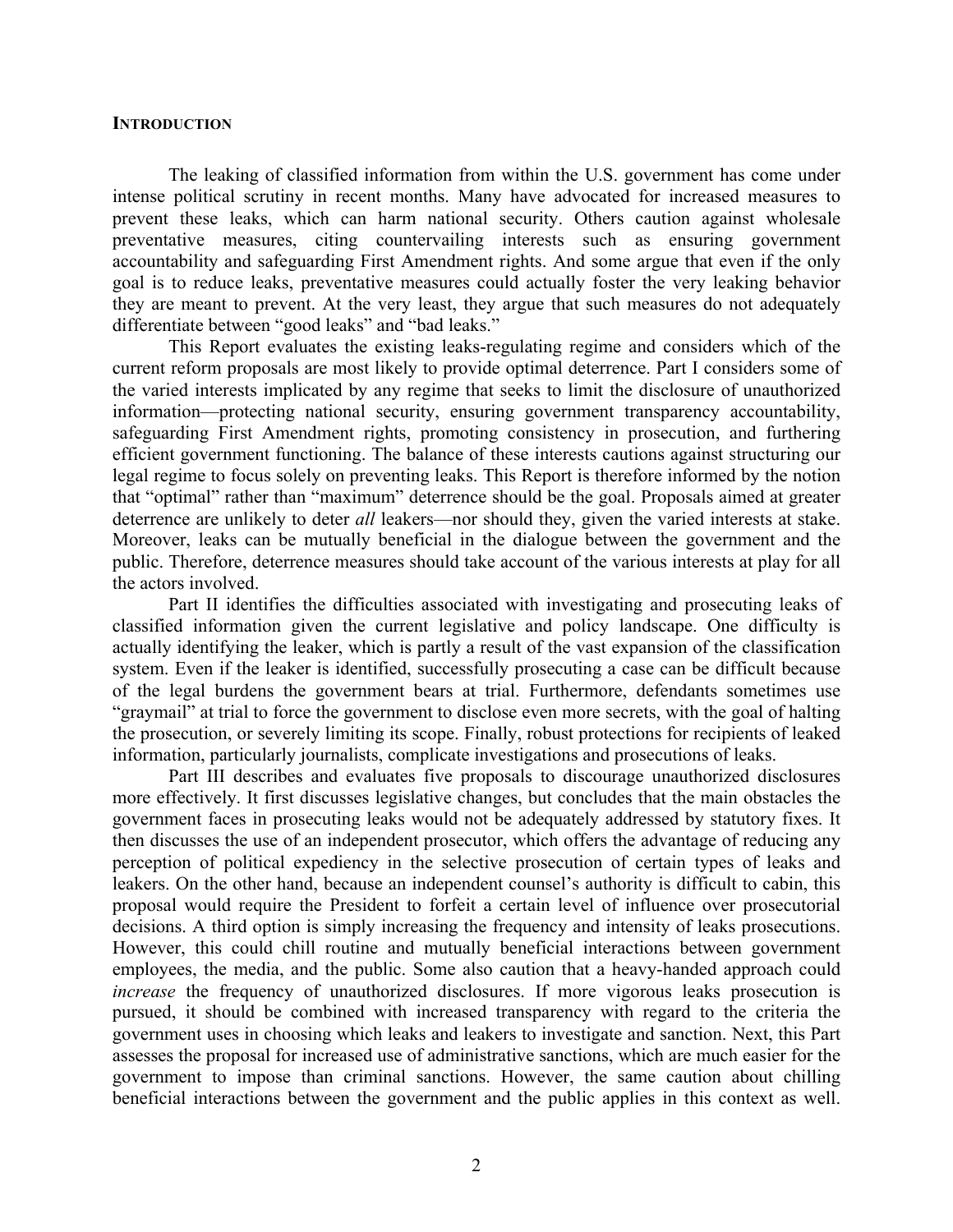Finally, this Part evaluates options for creating more robust whistleblower channels, using the State Department's "dissent channel" as a model. While this approach has many advantages, it may only deter certain types of leakers, and its success is contingent on a perception that dissent expressed in these channels will be taken seriously and acted upon. Nonetheless, when properly executed—and when combined with increased transparency about the government's criteria for prosecutorial priorities—such an approach could reduce leaking and open alternative avenues for productive dissent.

## **I. THE INTERESTS AT STAKE**

Before weighing the merits of particular proposals, this Report considers five interests implicated by a leaks-regulating regime: protecting national security, safeguarding First Amendment rights, ensuring government transparency and accountability, promoting consistency in prosecution, and furthering efficient government functioning. The analysis in Part III shows that any proposed reform for the leaks-regulating regime will affect these interests. These interests are, moreover, sometimes at odds with one another. For example, proposals that would likely strengthen protections for national security might in some cases lie in tension with First Amendment rights. We therefore recommend a balanced approach, one that takes into account the effect of any proposal on all the relevant interests.<sup>1</sup>

# *A. Protecting National Security*

One of the primary reasons to identify and punish leakers is that leaks can harm national security. Even those who recognize competing interests, such as ensuring government accountability, acknowledge the serious harm to national security that some leaks have caused harm that is sometimes underestimated by non-governmental actors.<sup>2</sup> Moreover, keeping certain governmental activities shielded from public view can be extremely important for national security. For example, the NSA's program to intercept the communications of Al Qaeda suspects in the United States and abroad before the *New York Times* leaked that information had led to an arrest, seizure of useful property, and the exposure of a terrorist plot.<sup>3</sup>

Several considerations, however, complicate this picture. Attempting to identify the most damaging leaks in advance is an imperfect science. As a result, the government may misjudge the likely impact of a disclosure.<sup>4</sup> Levels of classification, for example, are not sure guides for judging the likely national security impact of a leak, due in part to widespread overclassification.<sup>5</sup> Moreover, the timing of a leak can affect its impact on national security—a leak's

<sup>&</sup>lt;sup>1</sup> This report relies upon and engages with the work of several scholars. It places particular emphasis on the few who have undertaken comprehensive studies of how to deter government leakers while balancing various competing interests: Jack Goldsmith, David Pozen, and Geoffrey Stone.

<sup>&</sup>lt;sup>2</sup> See JACK GOLDSMITH, POWER AND CONSTRAINT: THE ACCOUNTABLE PRESIDENT AFTER 9/11, at 216 (2012) ("Journalists misjudge the national security harms of publishing classified secrets not only because they lack expertise but also because they are motivated in part by fame and money."); David Pozen, The Law of Leaks: Why the Government Criminalizes, and Condones, Unauthorized Disclosures of Information 23 (Dec. 8, 2012) (unpublished manuscript).<br><sup>3</sup> GABRIEL SCHOENFELD, NECESSARY SECRETS: NATIONAL SECURITY, THE MEDIA, AND THE RULE OF LAW 32-33

<sup>(2010).&</sup>lt;br> $^{4}$  Pozen, *supra* note 2, at 74.<br> $^{5}$  *See infra* notes 23-26 and accompanying text.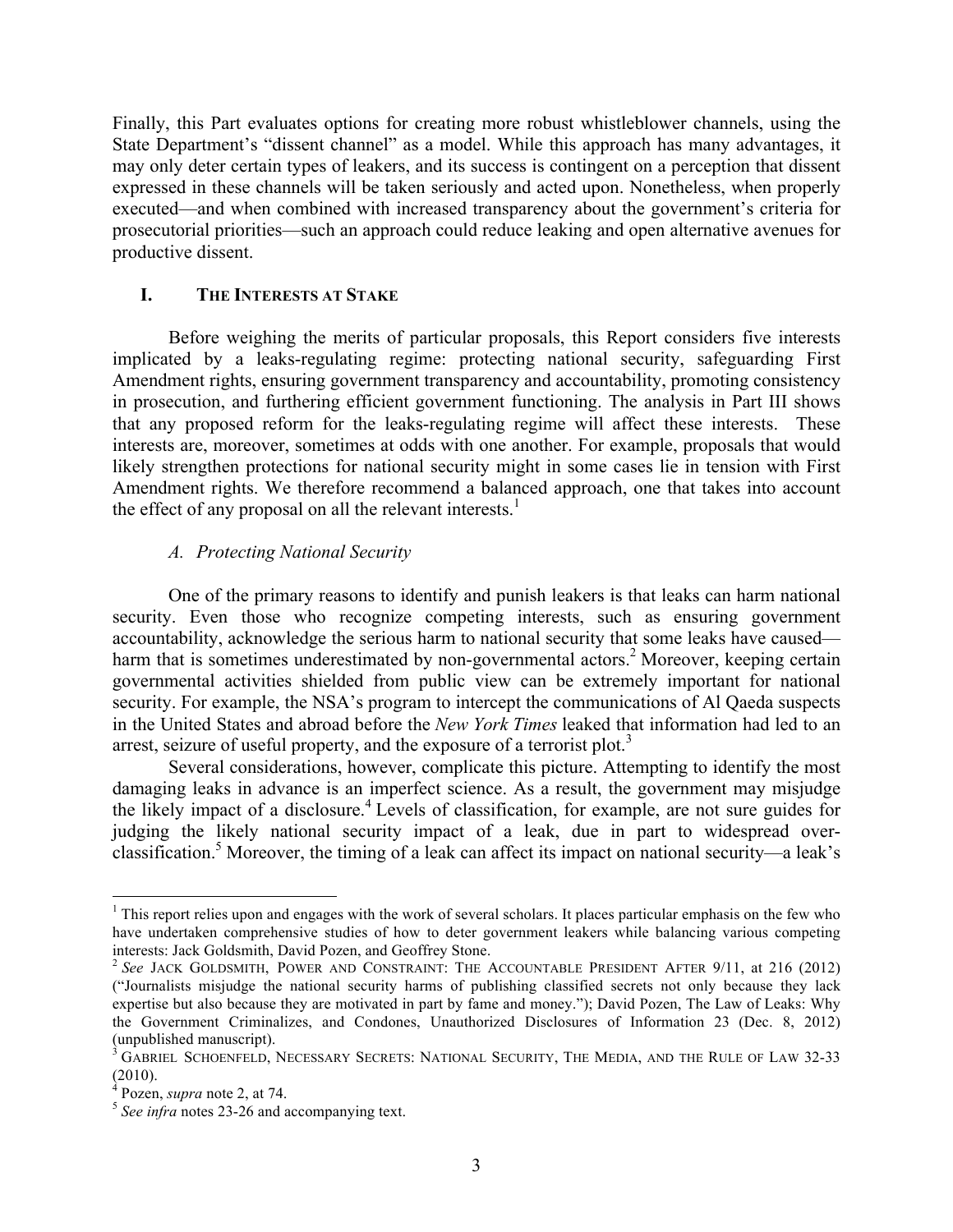damage to national security may be minimal or nonexistent in some cases involving timesensitive information.<sup>6</sup>

#### *B. Safeguarding First Amendment Rights*

Actions taken to prevent leaks can, in some cases, lead to excessive chilling of free speech and hence improper infringement or restrictions on First Amendment rights. The current Administration has unflinchingly reaffirmed its commitment to the First Amendment when pursuing prosecutions of individual leakers.7 Yet even when individual prosecutions do not violate the First Amendment, "[t]he interjection of the government into the very heart of the journalist-source relationship could have a serious chilling effect on journalist-source exchanges."<sup>8</sup> This chilling effect may make it more difficult for individuals involved to exercise their rights to free speech under the First Amendment.

Increased prosecution of non-governmental actors can lead to a chilling effect that intrudes on First Amendment guarantees—guarantees that ensure the information flow needed to support a constitutional democracy. This is reflected in the Department of Justice's internal guidelines, which make subpoenaing journalists extremely difficult<sup>9</sup> and emphasize First Amendment values.<sup>10</sup> Robust protections for nongovernmental actors make it possible for those actors to keep the executive in check through what Harvard professor and former OLC Assistant Attorney General Jack Goldsmith calls "accountability journalism."<sup>11</sup> Even absent prosecution, if the government is seen as tightly controlling all information that is released, the media may distance itself from the government, fearing the reputational harm that could come from being seen as a pawn of the government. This might undermine the capacity of the media to provide effective accountability. $12$ 

Government employees also enjoy certain First Amendment safeguards, albeit more limited than those of nongovernmental actors. These safeguards are differentiated depending on whether a government employee is punished "by the government in the latter's capacity as employer or whether she is punished by the government in the latter's sovereign capacity as prosecutor." <sup>13</sup> Increased use of administrative and criminal sanctions against government employees may not only infringe on government employees' First Amendment rights but may also discourage them from sharing information with the public that is important for government transparency and good governance. $14$ 

<sup>&</sup>lt;sup>6</sup> Pozen, *supra* note 2, at 77.<br><sup>7</sup> Heidi Kitrosser, *Free Speech Aboard the Leaky Ship of State: Calibrating First Amendment Protections for Leakers of Classified Information* 4 (Univ. of Minn. Law Sch. Legal Studies Research Paper Series, Research Paper No. 12-22, 2012), *available at* http://papers.ssrn.com/sol3/papers.cfm?abstract\_id=2071265 ("The Obama, Bush, and Reagan Administrations all have argued that such prosecutions do not implicate the First Amendment in any way.").

<sup>8</sup> Geoffrey R. Stone, *Government Secrecy vs. Freedom of the Press*, 1 HARV. L. & POL'Y REV. 185, 212 (2007). <sup>9</sup> Pozen, *supra* note 2, at 19-20.

<sup>&</sup>lt;sup>10</sup> See 28 C.F.R. § 50.10 (2010) (emphasizing "freedom of the press," "the news gathering function," and "a reporter's responsibility to cover as broadly as possible controversial public issues")  $\frac{11}{11}$  GOLDSMITH, *supra* note 2, at 60-61.

<sup>&</sup>lt;sup>12</sup> See Pozen, *supra* note 2, at 37.<br><sup>13</sup> See Kitrosser, *supra* note 7, at 3.<br><sup>14</sup> See Pozen, *supra* note 2, at 35-39.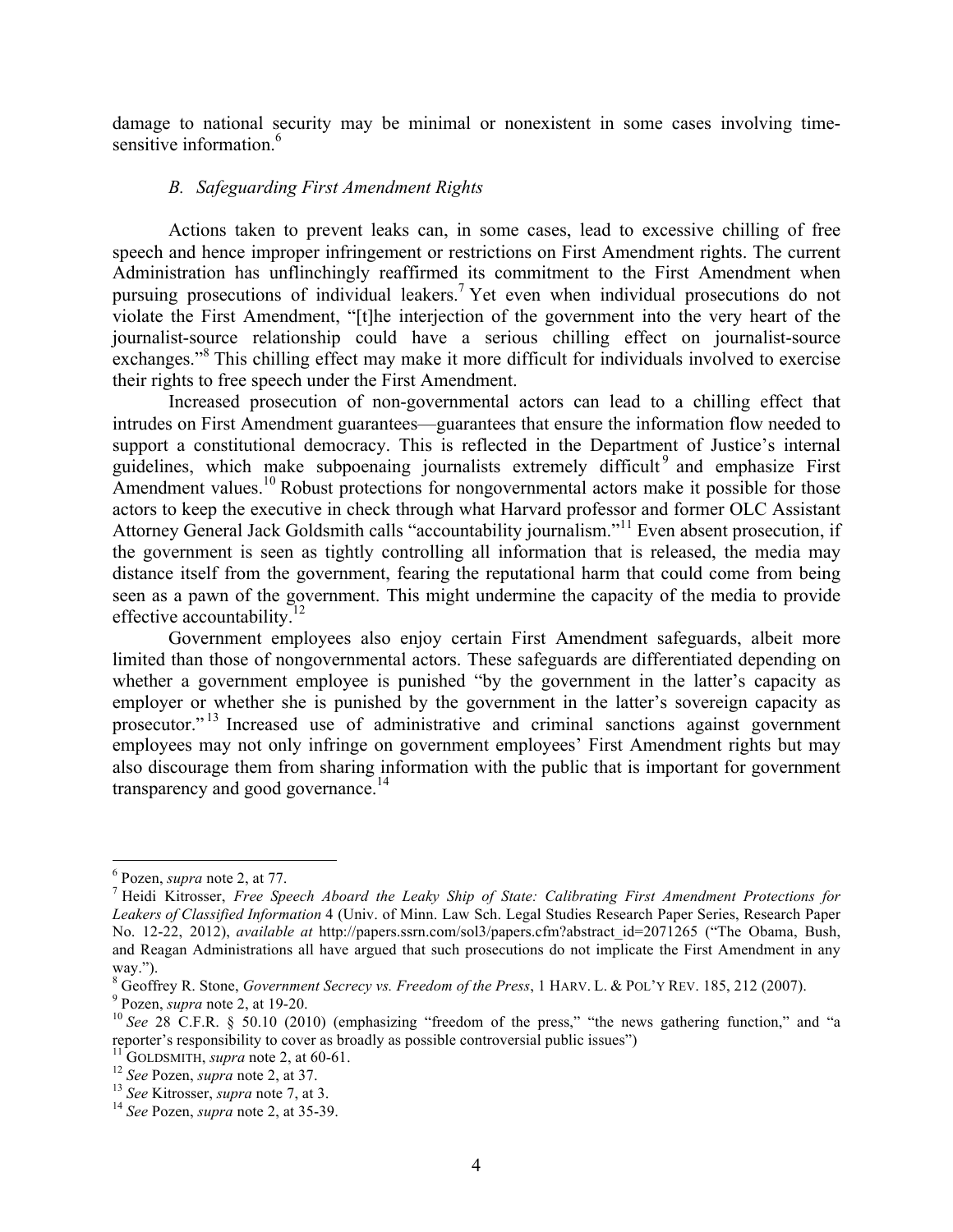## *C. Ensuring Government Accountability and Transparency*

Leakers can in some instances play an important role in government accountability and transparency. Leaks can inform the public and thus allow the public to hold the government accountable for its actions.<sup>15</sup> Scholars such as Jack Goldsmith have acknowledged that leaks have been fundamental in the last decade in spurring Congress, the courts, and the public to respond to abuses of executive power.<sup>16</sup> Government employees are specially situated to reveal abuses or mistakes to which they alone may be privy. And there is evidence that some leakers have been motivated by their desire to hold the government accountable.<sup>17</sup>

In response, some have argued that those who wish to hold the government accountable should proceed through formal governmental channels for whistleblowing rather than through leaking.<sup>18</sup> (A proposal for strengthening internal channels for whistleblowing is considered in Part III.) Whether these proposals are sufficient turns in part on whether government accountability can be ensured without leaks to the public. It also turns in part on whether transparency to the public is considered an independent value. In the handful of leak cases the government has chosen to prosecute, it has been criticized for being non-transparent even when the information revealed did not further the goal of holding the government accountable for its actions. For instance, John Kiriakou was prosecuted for exposing a CIA officer who had engaged in torture.<sup>19</sup> Many argued the prosecution was improper because it provided public transparency of improper government action, even though the leaked information did not lead to action against the officer.  $\bar{z}^0$  Indeed, leakers have often been cast as "whistleblowers," indicating that government transparency is regarded an inherent good. For example, critics of leaks prosecutions have referred to leaker Thomas Drake as a "classic whistle-blower who tried to save taxpayers more than \$1 billion."<sup>21</sup>

Finally, the interest in ensuring government accountability and transparency is especially salient given what many regard as a culture of "over-classification" of government documents.<sup>22</sup>

<sup>&</sup>lt;sup>15</sup> Geoffrey R. Stone, *Wikileaks, the Proposed SHIELD Act, and the First Amendment*, 5 J. NAT'L SECURITY L. & POL'Y 105, 108 (2011).

<sup>&</sup>lt;sup>16</sup> GOLDSMITH, *supra* note 2, at 69, 82.<br><sup>17</sup> For example, Daniel Ellsberg believed he was likely to be incarcerated for the rest of his life for leaking the Papers, yet chose to do so anyway. *See* Heidi Kitrosser, *What If Daniel Ellsberg Hadn't Bothered?*, 45 IND. L. REV. 89, 89 (2011). And Thomas Drake found it extraordinary that telling the congressional oversight committee about financial waste, bureaucratic dysfunction, and dubious legal practices in government counterterrorism programs constituted leaking. He also was willing to lose his job for the sake of government accountability. *See* Jane Mayer, *The Secret Sharer: Is Thomas Drake an Enemy of the State?* THE NEW YORKER, May 23, 2011,

<sup>&</sup>lt;sup>18</sup> See, e.g., Valerie Caproni, *IV. Panel: The Role of Whistleblowers to Facilitate Government Accountability*, 57 *AM. U. L. REV. 1243 (2008).* 

<sup>&</sup>lt;sup>19</sup> Jesselyn Radack, *BREAKING: The Back Story to Kiriakou's Imminent Guilty Plea*, DAILY KOS (Oct. 23, 2012, 05:57 AM), http://www.dailykos.com/story/2012/10/23/1148729/-BREAKING-The-Back-Story-to-Kiriakou-s<br>-Imminent-Guilty-Plea.<br> $^{20}$  Id.

<sup>&</sup>lt;sup>21</sup> Scott Shane & Charlie Savage, *Administration Took Accidental Path to Setting Record for Leak Cases*, N.Y. TIMES, June 19, 2012, http://www.nytimes.com/2012/06/20/us/politics/accidental-path-to-record-leak-cases-under -obama.html; *see also* Mayer, *supra* note 17 (profiling Drake and providing a summary of the events leading up to his prosecution).

<sup>22</sup> *See, e.g.*, Kitrosser, *supra* note 7, at 16 ("J. William Leonard, the former director of the Information Security Oversight Office in the George W. Bush administration, acknowledges a problem of 'excessive classification.' Leonard says that he has 'seen information classified that [he's] also seen published in third-grade textbooks.' At a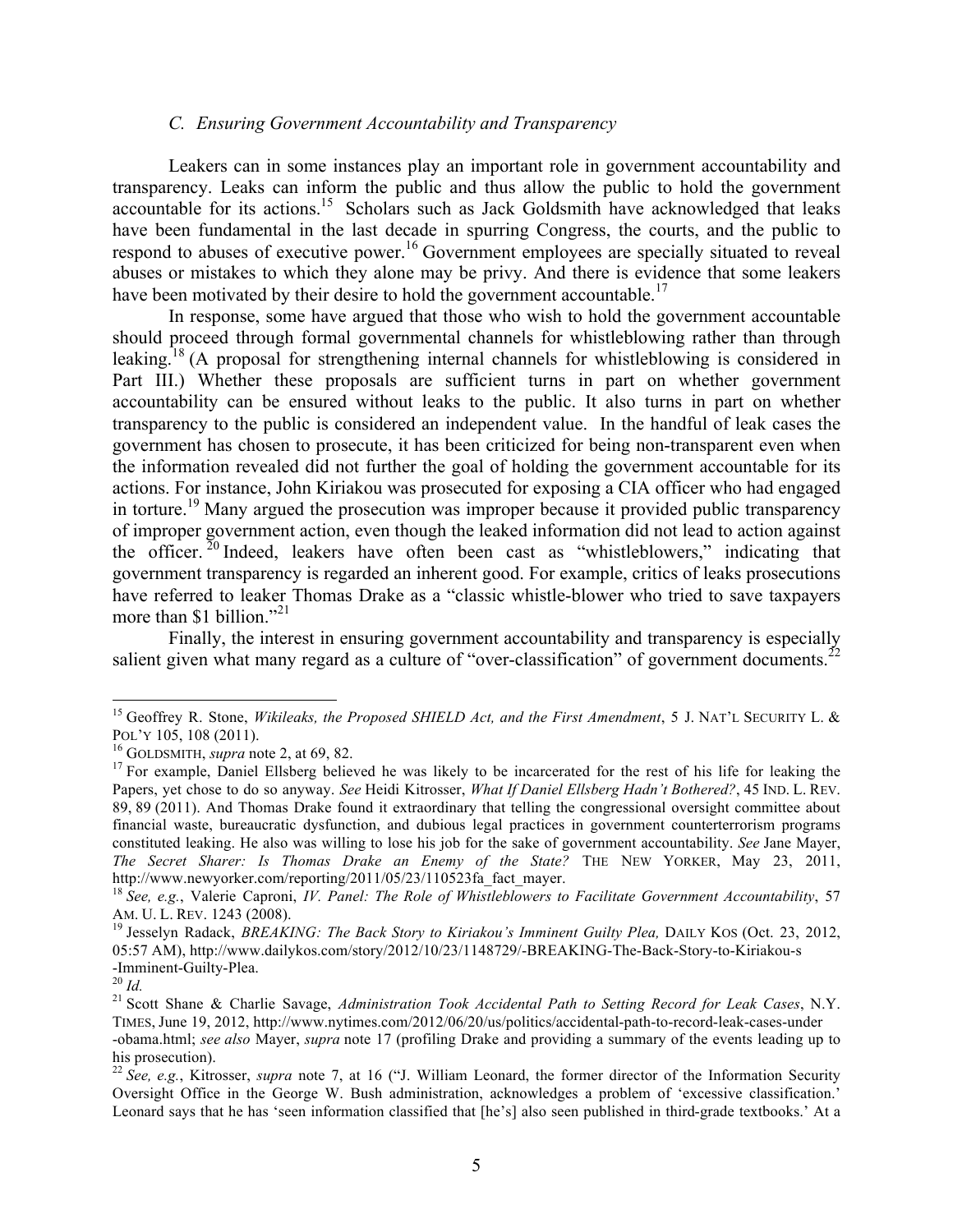Documents are designated as classified even when they do not necessarily require insulation from the public; as a result, information is increasingly being shielded from public view. Erwin Griswold, the former Solicitor General of the United States, argued that increased classification was being used not for the necessary protection of sensitive information, but rather to prevent "governmental embarrassment."<sup>23</sup> And the Moynihan Commission, set up in the 1990s to study government secrecy, observed in its 1997 report that "[t]he classification system . . . is used too often to deny the public an understanding of the policymaking process, rather than for the necessary protection of intelligence activities and other highly sensitive matters."<sup>24</sup> Indeed, various government actors, recognizing the value of government accountability and transparency, have advocated for less secrecy, including the President's Foreign Intelligence Advisory Board under President John F. Kennedy  $25$  and the Secrecy and Disclosure Subcommittee of the Senate Select Committee on Intelligence under President Jimmy Carter.<sup>26</sup>

## *D. Promoting Consistency in Prosecution*

There is currently a disconnect between the government's public condemnation of leaking and its quiet toleration of most disclosures of classified information.<sup>27</sup> One reason leak laws are rarely enforced is precisely because many of those in government have an interest in maintaining some leakage of information to the press and the public.<sup>28</sup> In part as a result, only a small number of leaks are actually prosecuted. Yet the small number of prosecutions and the absence of any public criteria for prosecution have created an impression of selective prosecution. Such inconsistency may compromise public confidence in the motivations for, and hence legitimacy of, leaks prosecutions. Some may be concerned, for example, that the government targets low-level employees in leak prosecutions, rather than prosecuting high-level officials who are more likely to leak information that is not already widely known.<sup>29</sup> More consistent or public criteria for prosecution would thus lend greater legitimacy to the government's leak prosecutions.

!!!!!!!!!!!!!!!!!!!!!!!!!!!!!!!!!!!!!!!!!!!!!!!!!!!!!!!!!!!!!!!!!!!!!!!!!!!!!!!!!!!!!!!!!!!!!!!!!!!!!!!!!!!!!!!!!!!!!!!!!!!!!!!!!!!!!!!!!!!!!!!!!!!!!!!!!!!!!!!!!!!!!!!!!!!!!!!!!!

<sup>2004</sup> congressional hearing, both Leonard and Carol Haave, then the Defense Department's Undersecretary for Intelligence, estimated that 'probably about *half* of all classified information is overclassified.'"). The number of classified documents has increased exponentially since the system began in 1951. *See* Kitrosser, *supra* note 17, at 96 ("By the 1970s, millions of documents were classified yearly and estimates on the number of persons with some form of classification authority ranged from several thousand to more than one million. Today, roughly sixteen million new official secrets are created yearly, and several million persons in the United States have some form of classification authority.").<br><sup>23</sup> Erwin N. Griswold, *Secrets Not Worth Keeping*, WASH. POST, Feb. 15, 1989, at A25.

<sup>&</sup>lt;sup>24</sup> Kitrosser, *supra* note 7, at 17 (quoting S. Doc. No. 105-2, at XXI (1997) (Comm. Rep.)). For another critique of over-classification, see GOLDSMITH, *supra* note 2, at 69-73.

<sup>&</sup>lt;sup>25</sup> See KENNETH MICHAEL ABSHER, MICHAEL C. DESCH & ROMAN POPADIUK, PRIVILEGED AND CONFIDENTIAL: THE SECRET HISTORY OF THE PRESIDENT'S INTELLIGENCE ADVISORY BOARD 81 (2012).<br><sup>26</sup> SUBCOMM. ON SECRECY AND DISCLOSURE, S. SELECT COMM. ON INTELLIGENCE, 95TH CONG., REP. ON NATIONAL

SECURITY SECRETS AND THE ADMINISTRATION OF JUSTICE 34 (Comm. Print 1978) [hereinafter SSCI Report]. Such reforms are, of course, extremely difficult to implement. Pozen, *supra* note 2, at 53 ("Unwinding overclassification is exceedingly difficult to do, however. Years of reform efforts have barely made a dent, and it is not clear they ever will.").

<sup>&</sup>lt;sup>27</sup> Pozen, *supra* note 2, at 2, 12-17 (arguing that leaks are widespread, mentioning that "[i]t is a commonplace that leaks course through the nation's capital. Classified information leaks to the media are thought to occur so regularly in Washington as to constitute 'a routine method of communication about government.'"). <sup>28</sup> *Id.* at 4. <sup>29</sup> *Id.* at 43-44.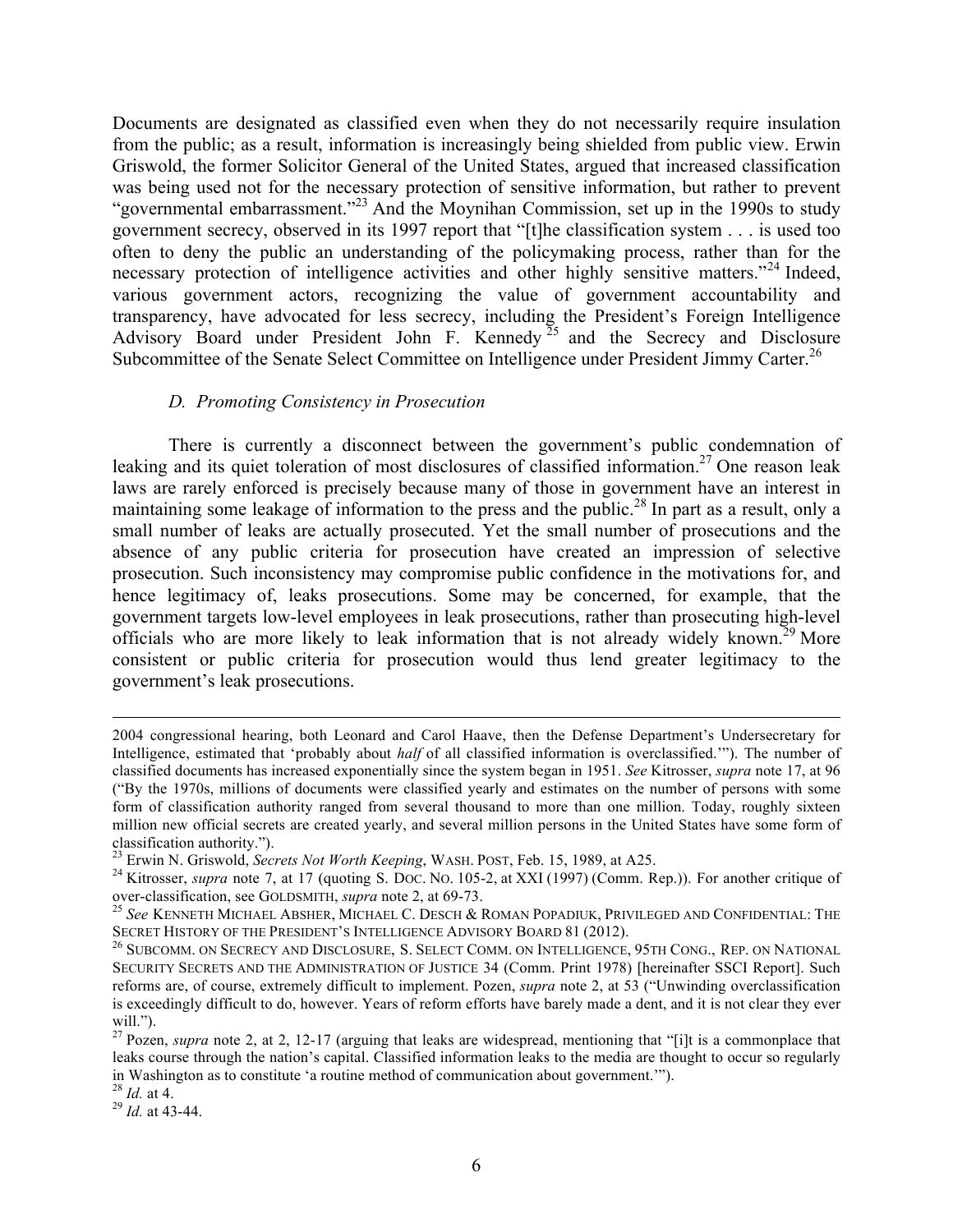#### *E. Furthering Efficient Government Functioning*

Leaks may play a positive role in furthering efficient government functioning. For example, the interest in government accountability and transparency emphasizes a desire to identify and correct any governmental wrongdoing. But even if no wrongdoing is found, leaks enhance the executive's credibility and legitimacy, which may lead to an increase in popular approval of future government actions. Leaking can thus enhance long-term executive power. If members of the public believe that leaking is pervasive, they will believe that they will come to learn about any nefarious activities within the government.<sup>30</sup> Members of the public would then expect that the government would internalize this prospect and therefore hesitate to engage in such activities in the first place.<sup>31</sup> A "bloated official secrecy system," on the other hand, does not engender trust among members of the public.<sup>32</sup> Such a system makes it seem as if the government has something to hide. Although leaking may reduce presidential power in the short term, it "ultimately serve[s] to enhance it by sustaining the institution's credibility and legitimacy and thereby securing popular approval of further grants of discretionary authority."<sup>33</sup>

Leaks also facilitate information flows throughout the government.<sup>34</sup> Leaks have been used to attract the attention of an otherwise inaccessible President.<sup>35</sup> In turn, the executive has used leaks to signal policy shifts or disapproval.<sup>36</sup> One could argue that these flows are enhanced by the existence of anti-leak laws, even if rarely enforced. That is, such laws decrease the overall amount of leaking, enhancing the informative and signaling power of the disclosures that are made. $37$ 

Finally, leaks also enhance the government's relationship with certain groups, like the media. Columbia law professor and former Special Advisor to the Legal Adviser at the Department of State David Pozen argues that the laws against leaks increase the value of the information that the media actually procure: "Publicizing leaks is how they scoop their competitors."<sup>38</sup> By channeling leaks to favored media outlets, the executive branch can influence the subsequent coverage; this, therefore, becomes a "mutually beneficial arrangement."<sup>39</sup> Leaks also benefit Congress, which receives information from the media without much additional work on its part. 40

- 
- 
- 
- 
- 
- 
- 
- 
- 

<sup>&</sup>lt;sup>30</sup> *Id.* at 47.<br><sup>31</sup> *Id.*<br><sup>32</sup> *Id.* at 48.<br><sup>33</sup> *Id.* at 47.<br><sup>34</sup> *Id.* at 49-51.<br><sup>35</sup> *Id.* at 50.<br><sup>36</sup> *Id.*<br><sup>37</sup> *Id.*<br><sup>37</sup> *Id.*<br><sup>38</sup> *Id.* at 52.<br><sup>39</sup> *Id.* at 52.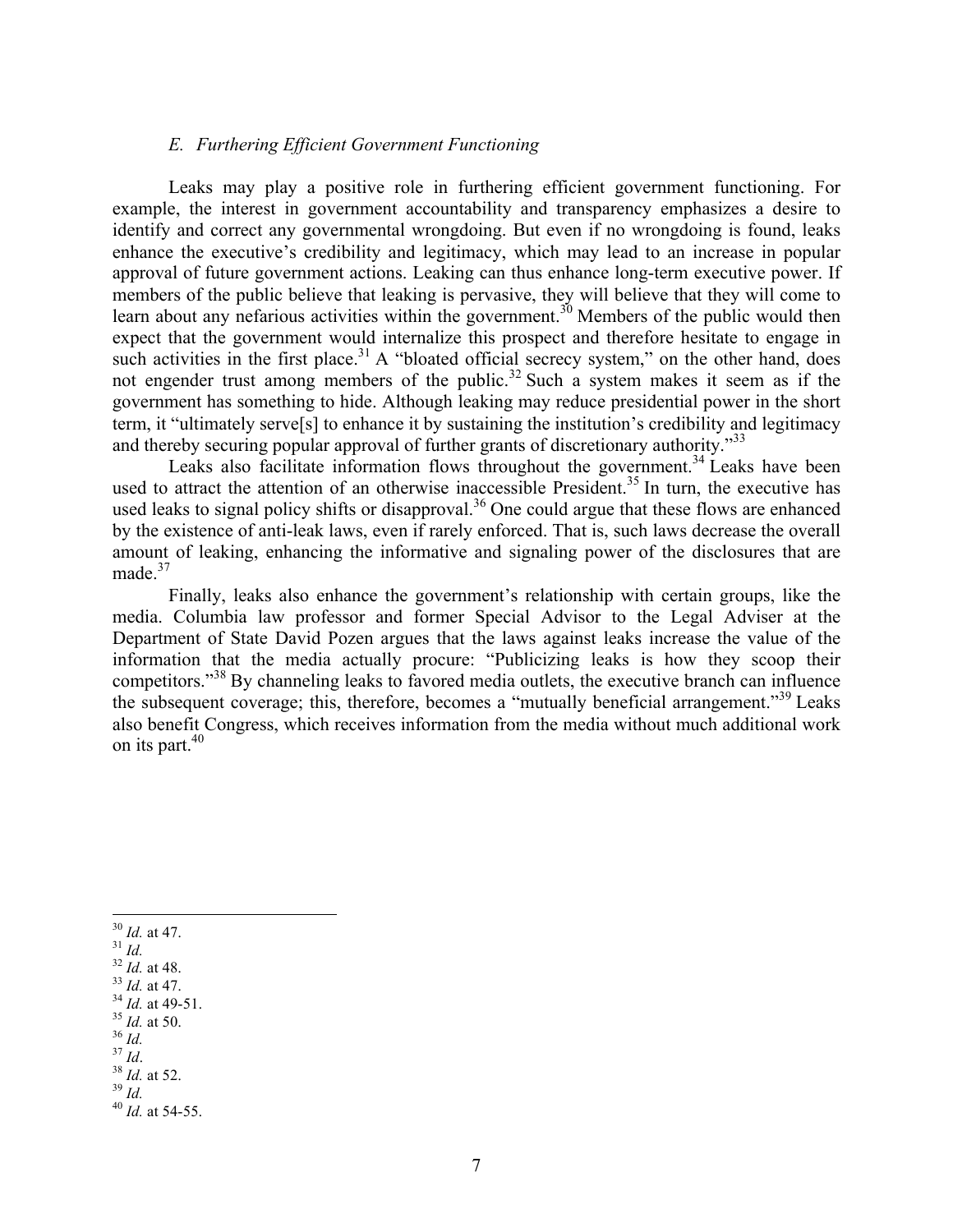## **II. THE DIFFICULTIES OF INVESTIGATING AND PROSECUTING UNAUTHORIZED DISCLOSURES OF CLASSIFIED INFORMATION**

The Obama administration has investigated and prosecuted a record number of leaks: six prosecutions, compared with three under all previous Presidents combined. <sup>41</sup> However, a combination of factors makes the task of investigating and prosecuting unauthorized disclosures difficult. In this section we identify four major difficulties.

## *A. Identifying the Leaker*

As then-Attorney General John Ashcroft noted in a letter to Congress in October 2002, "identifying the individual who disclosed classified information without authority has been difficult, at best."<sup>42</sup> Similarly, his predecessor Janet Reno told Congress, "[T]he universe of individuals with authorized access to the disclosed information is so large as to render impracticable further efforts to identify the leaker.<sup> $343$ </sup> This is due in part to growth in the national security bureaucracy. For example, a covert action, which once was an "intimate affair," today typically requires multiple layers of review and clearance by "dozens of lawyers and policymakers in the CIA, the Office of the Director of National Intelligence, the National Security Council, and the Departments of Justice, State, and Defense, before being presented to the President and his principals for a final decision and then being sent on to Congress."<sup>44</sup>

It is also difficult to track the source of leaks by working backwards from publication, because many recent disclosures have come "from deeply reported projects" that "tend to have diffuse sourcing, making it hard to isolate who first disclosed the essence of what later becomes an article."<sup>45</sup> However, the existence of an electronic trail may, in some instances, make it easier to build a "circumstantial case" today than in earlier eras.<sup>46</sup>

# *B. Legal Burden at Trial*

Once the source of a classified information leak is identified, successfully prosecuting a case still presents challenges. Of the nine prosecutions the government has brought for national

<sup>&</sup>lt;sup>41</sup>Kitrosser, *supra* note 17, at 111 ("As for the Obama Administration, observers who expected a departure from the Bush Administration's aggressive pursuit of leaks were in for a shock . . . the Obama administration has pursued more leak prosecutions than every other administration in history combined"); Charlie Savage, *Nine Leak-Related Cases,* N.Y. TIMES, June 20, 2012, http://www.nytimes.com/2012/06/20/us/nine-leak-related-cases.html (briefly describing the nine leaks prosecutions). However, many of the six prosecutions under the Obama Administration were actually initiated during the Bush Administration. Shane & Savage, *supra* note 22. Some suggest that the total count of leak prosecutions under the current and past administrations may actually be thirteen. Pozen, *supra* note 2, at 17. Whatever the actual count, there is general agreement that the number of prosecutions is miniscule.<br><sup>42</sup> Letter from John Ashcroft, U.S. Att'y Gen., to J. Dennis Hastert, Speaker of the House of Representatives, at

<sup>(</sup>Oct. 15, 2002) [hereinafter Letter from John Ashcroft], *available at* http://www.justice.gov/ag/readingroom/letter

\_house.pdf. 43 *Unauthorized Disclosure of Classified Information: Hearing Before the S. Select Comm. on Intelligence*, 106th Cong. 8 (2000) (statement of Janet Reno, Att'y Gen.) [hereinafter Reno Testimony].<br><sup>44</sup> GOLDSMITH, *supra* note 2, at 72.<br><sup>45</sup> Charlie Savage, *For U.S. Inquiries on Leaks, a Difficult Road to Prosecution*, N.Y. TIMES, Jun

http://www.nytimes.com/2012/06/10/us/for-us-inquiries-on-leaks-a-difficult-road-to-prosecution.html. <sup>46</sup> *Id.*; *see also* Adam Liptak, *A High-Tech War on Leaks,* N.Y. TIMES, Feb. 11, 2012,

http://www.nytimes.com/2012/02/12/sunday-review/a-high-tech-war-on-leaks.html ("Today, advances in surveillance technology allow the government to keep a perpetual eye on those with security clearances.")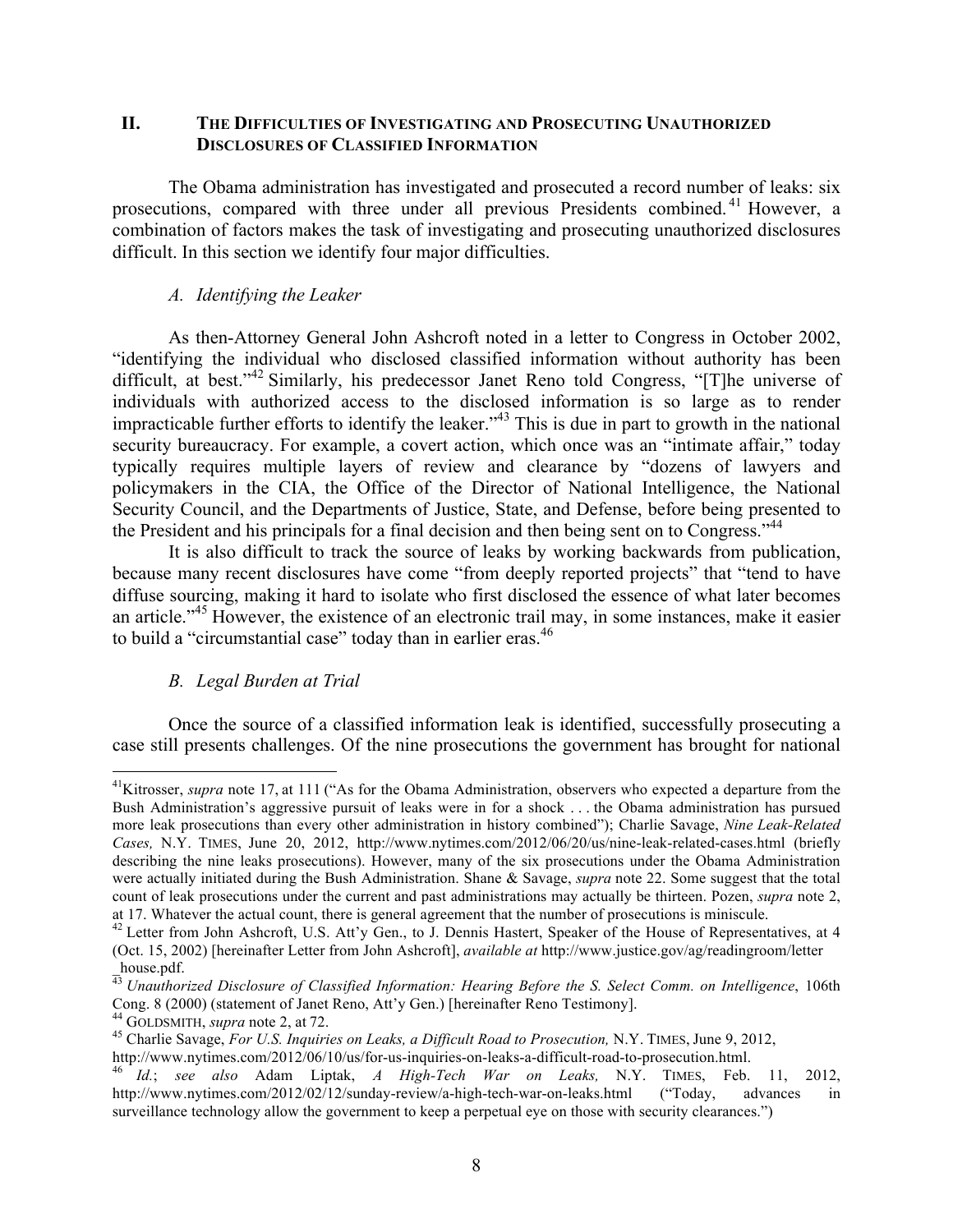security leaks, only one has resulted in a successful trial outcome. Samuel Morison, a naval intelligence analyst who gave *Jane's Defence Weekly* satellite photographs of Soviet shipbuilding in 1984, was convicted by a jury and sentenced to two years in prison.<sup>47</sup>

Because the government often has to rely on circumstantial evidence, "the leaker . . . cannot be identified beyond a reasonable doubt, as is required for a successful prosecution."<sup>48</sup> Furthermore, Attorney General Reno explained that the government declines to bring cases even once a leaker is identified because it decides that it "could not convince a jury beyond a reasonable doubt that the person had committed every element of the offense or that a jury would likely refuse to convict notwithstanding the evidence.<sup>"49</sup>

Another difficulty presents itself when "intangible" classified information—as opposed to documentary evidence—is leaked. The case law is unsettled on the content of the government's burden when a defendant is charged, not with relaying documents, but rather with disseminating intangible information "relating to the national defense, which . . . the possessor has reason to believe could be used to the injury of the United States or to the advantage of any foreign nation."<sup>50</sup> Courts are divided on the content of this "reason to believe" scienter requirement, which is distinct from, and additional to, the "willfulness" requirement<sup>51</sup> found in the rest of the Espionage Act. In *United States v. Rosen,* where two former lobbyists of AIPAC were indicted, a federal district court ruled that the government had to prove that the defendants had "a bad faith purpose to harm the United States or to aid a foreign government."<sup>52</sup> However, this October, another federal district court ruled that this same heightened scienter showing does not necessarily apply in the case of a government employee. <sup>53</sup> That court distinguished *Rosen,* stating, "Kiriakou was a government employee trained in the classification system who could appreciate the significance of the information he allegedly disclosed. Accordingly, there can be no question that Kiriakou was on clear notice of the illegality of his alleged communications."<sup>54</sup> If more district courts follow *Kiriakou*'s lead, the government's ability to successfully prosecute government employees may increase. However, because of the way in which the *Kiriakou* court distinguished *Rosen,* the impediment remains if the government wants to prosecute an individual other than the initial government source.

# *C. Graymail and Unwanted Publicity*

In addition to the difficulties associated with proving all the elements of the offense, evidentiary hurdles also present a challenge for the government at trial. Sometimes the mere fact of the trial draws attention to an issue that the government would rather keep secret.

<sup>&</sup>lt;sup>47</sup> United States v. Morison, 844 F.2d 1057 (4th Cir. 1984); Savage, *Nine Leak-Related Cases, supra* note 41.<br><sup>48</sup> Oversight of the Federal Bureau of Investigation: Hearing Before the S. Comm. on the Judiciary, 111th Co (2009) (written response of Robert Mueller, Dir., Fed. Bureau of Investigation) [hereinafter Mueller Response].<br><sup>49</sup> Reno Testimony, *supra* note 43, at 10.<br><sup>50</sup> 18 U.S.C. §793(d) (2006).<br><sup>51</sup> *Id.* ("Whoever, lawfully ha

information . . . willfully communicates, delivers, transmits . . . [s]hall be fined under this title or imprisoned not more than ten years, or both.").<br><sup>52</sup> United States v. Rosen, 520 F. Supp. 2d 786, 793 (E.D. Va. 2007); *see also* United States v. Rosen, 445 F. Supp.

<sup>2</sup>d 602, 641 n.56 (E.D. Va. 2006) ("[T]he additional scienter requirement contained in the 'reason to believe' clause that applies to intangible information, is not superfluous because it relates not to the nature of the information, but to

the subjective understanding of the defendant as to the possible *effect* of the disclosure.").<br><sup>53</sup> United States v. Kiriakou, No. 1:12cr127, 2012 U.S. Dist. LEXIS 149508 (E.D. Va. Oct. 16, 2012).<br><sup>54</sup> *Id.* at \*10.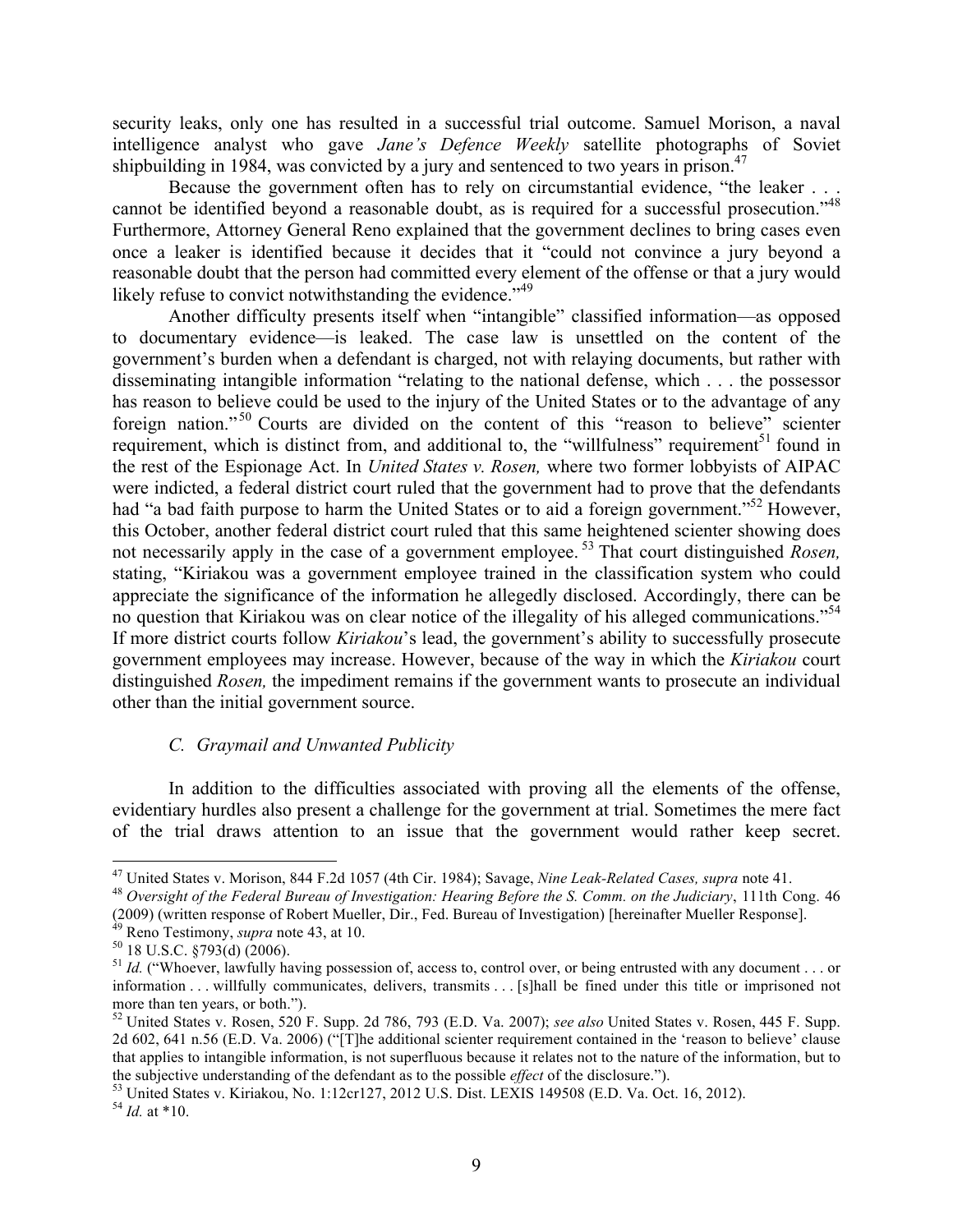Furthermore, despite the existence of the Classified Information Procedures Act,<sup>55</sup> intended to allow leaks prosecutions to continue without revealing further secrets, "judges have not always agreed with the government that certain information can be withheld from a public trial."<sup>56</sup> Defendants also use a tactic known as "graymail defense," in which they argue that their right to a fair trial is contingent on identifying other personnel within their agency who also had access to the information they are accused of relaying.<sup>57</sup> When judges rule for the defense on such evidentiary issues, the government is sometimes forced to amend its charges or drop the case completely to avoid further disclosure. For instance, in 2011, the government essentially abandoned its case against NSA official Thomas Drake when the district court "issued a discovery ruling that likely would have resulted in public references at trial to certain NSA activities."58 Indeed, a report by the Secrecy and Disclosure Subcommittee of the Senate Select Committee on Intelligence emphasized that the enforcement of anti-leak laws often required the disclosure of the very information the laws were intended to protect.<sup>59</sup>

## *D. Robust Protections for Recipients*

The government has never prosecuted a journalist for publishing leaked information. Given the resulting paucity of case law on criminal sanctions for media outlets, there are many unresolved questions on how courts would react if the recipients of government leaks were prosecuted for holding or disseminating classified information. The government may benefit from the existing uncertainty, and there is the risk that litigation could create precedent that would harm the government's cause. This is especially true because there are some indicators that courts would apply robust protections for recipients in such cases if they did get litigated.

For instance, in the Pentagon Papers case, the Supreme Court refused to grant the government an injunction barring the *New York Times* from publicizing classified information, distinguishing between the methods the government could use to limit the spread of information before and after that information was disseminated outside the government. $60$  Although the case involved a civil injunction, the Supreme Court's demarcation between government employees and other individuals likely carries over to the criminal context.<sup>61</sup>

There are likely further hurdles for the government to criminally sanction recipients and publishers of unauthorized disclosures. Geoffrey Stone, professor and former Dean at the University of Chicago Law School, argues that the implication of the reasoning in the Pentagon

<sup>&</sup>lt;sup>55</sup> 18 U.S.C. app. 3 §§ 1-16 (2006).<br><sup>56</sup> Savage, *supra* note 45. *But see* Pozen, supra note 2, at 31 ("If anything, the literature on [the Classified Information Procedures Act] tends to underscore how harsh it has proven for defendants, who complain they are rarely given access to the government's classified evidence or permitted to submit their own classified evidence.").<br><sup>57</sup> Savage, *supra* note 45.<br><sup>58</sup> David Laufman, *Prosecuting Leaks of Classified Information*, HUFFINGT

http://www.huffingtonpost.com/david-laufman/prosecuting-leaks\_b\_1585193.html. The government dropped the felony charge; in exchange, Drake pled guilty to a minor misdemeanor. *Id.*<br><sup>59</sup> SSCI Report, *supra* note 26, at 1.<br><sup>60</sup> N.Y. Times Co. v. United States, 403 U.S. 713 (1971).<br><sup>61</sup> See Stone, *supra* note 15, at 116 ("The

standard the Court would apply in a criminal prosecution of an organization or individual for publicly disseminating information about the conduct of government. The clear and present danger standard has never been limited to cases of prior restraint.").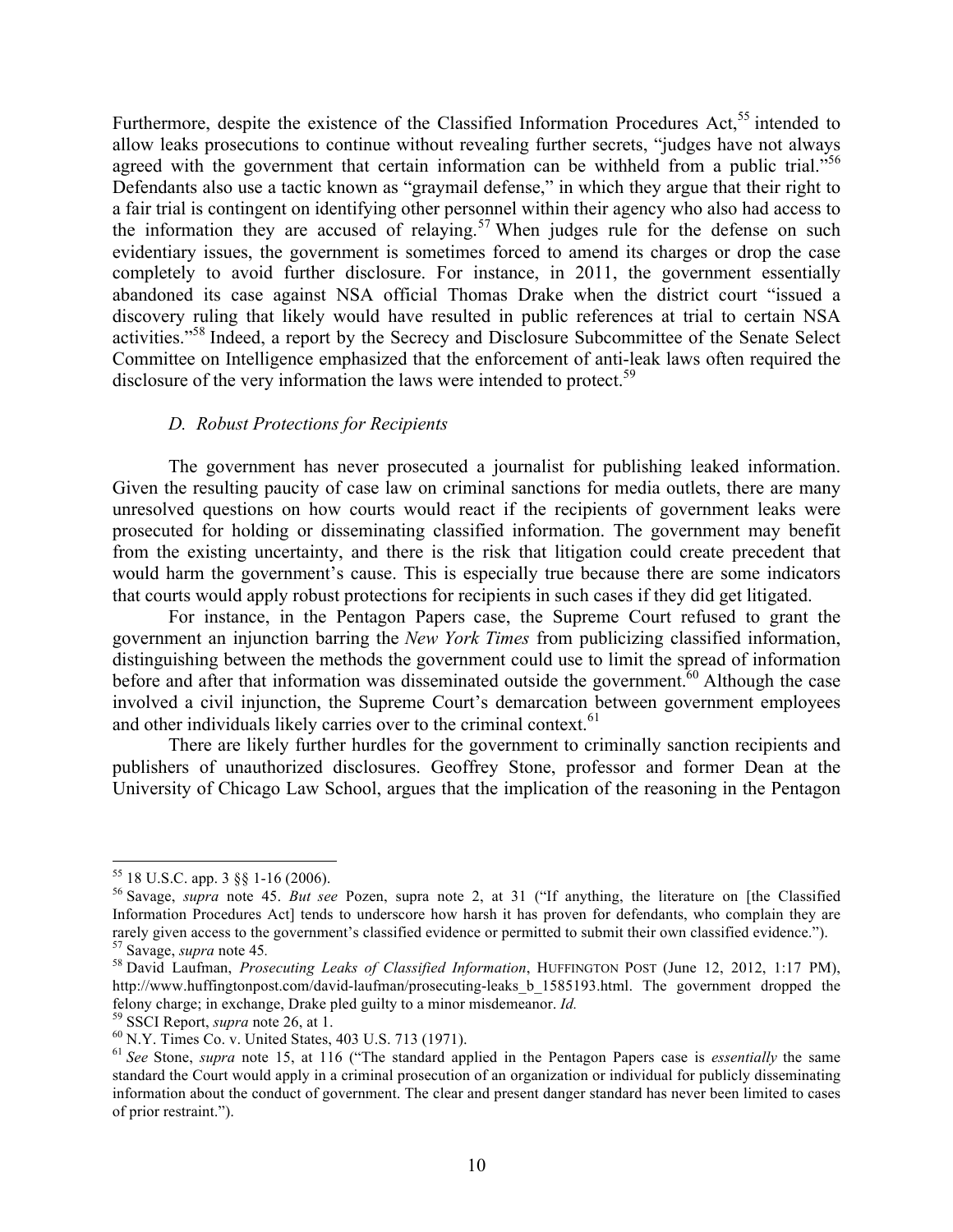Papers case and the balancing of interests in *Pickering*<sup>62</sup> is that the appropriate test for nongovernment employees would involve consideration of both "the harm caused by the speech *and* the value of the speech."<sup>63</sup> Functionally, this could mean that, to successfully prosecute recipients, the government would not only have to show that an individual's use of classified information would result in grave and imminent harm to national security, but also that "the publication would *not* significantly contribute to public debate.<sup>"64</sup>

De facto shielding of journalists also occurs even when they are not the subjects of the investigation. Although DOJ's position is that there is no constitutional or common law privilege for journalists to withhold their source's identity, DOJ's own internal regulations, justified on First Amendment grounds, create special procedures to subpoena journalists, which essentially restrict the issuing of subpoenas to very rare circumstances.<sup> $65$ </sup> The FBI has interpreted this same regulation as "requiring that . . . leak investigations focus on potential leakers rather than reporters."66 Although it may not be required by either statute or the Constitution, this internal policy defines the contours of DOJ investigations and contributes to the difficulties associated with identifying leakers.

Commentators have argued that "political and legal developments of the past several years have made the executive branch increasingly willing to subpoena journalists to demand source information."<sup>67</sup> A 2007 study by the Reporters Committee for the Freedom of the Press found "a five-fold increase since 2001 in subpoenas seeking information on a media outlet's confidential sources."<sup>68</sup> An increased willingness to pursue news organizations to identify leakers may facilitate leaks investigations. But it is not immediately clear that subpoenaing journalists would yield much greater success. Not only does the media strenuously contest subpoenas, some journalists—famously including *New York Times* journalist Judith Miller—may choose jail time and contempt orders rather than comply.<sup>69</sup>

# **III. EVALUATING PROPOSED CHANGES TO LAW AND POLICY**

There have been several proposals made to address the problem of government leaks. This Part outlines and evaluates five of the leading proposals that have been put forward to deter leaks. The analysis aims to assess how each proposal will affect the interests identified in Part I.

At the outset, it is important to note that the goal of these proposals cannot be to eliminate leaks altogether. An individual who is so disillusioned with the system that he or she thinks the public is best-served by revealing a vast and indiscriminate array of government secrets is

 $^{62}$  Pickering v. Bd. of Educ. of Twp. High Sch. Dist. 205, 391 U.S. 563 (1968) ("[T]he State has interests as an employer in regulating the speech of its employees that differ significantly from those it possesses in connection with regulation of the speech of the citizenry in general.").  $63$  Stone, *supra* note 15, at 117.

<sup>&</sup>lt;sup>64</sup> *Id.* at 117-18.<br>
<sup>65</sup> 28 C.F.R. §50.10 (2010); Pozen, *supra* note 2, at 20.<br>
<sup>66</sup> Mueller Response, *supra* note 48, at 46.<br>
<sup>67</sup> Kitrosser, *supra* note 7, at 26. *But see* GOLDSMITH, *supra* note 2, at 222 ("[W]h decade is not the slight increase in attempts to use subpoenas against journalists but rather the relative sparse use of

subpoenas given the number and type of leaks.").<br><sup>68</sup> Kitrosser, *supra* note 17, at 111 (quoting Laura Rozen, *Hung Out To Dry: The National-Security Press Dug Up the Dirt, but Congress Wilted, COLUM. JOURNALISM REV., Jan* 

*the Dirty off Congress Willem, Columnalism reserves Theory in the Dirty region of the subpoena, which on a* rare occasion can entail a reporter electing to serve jail time for contempt rather than comply with the subpoena.")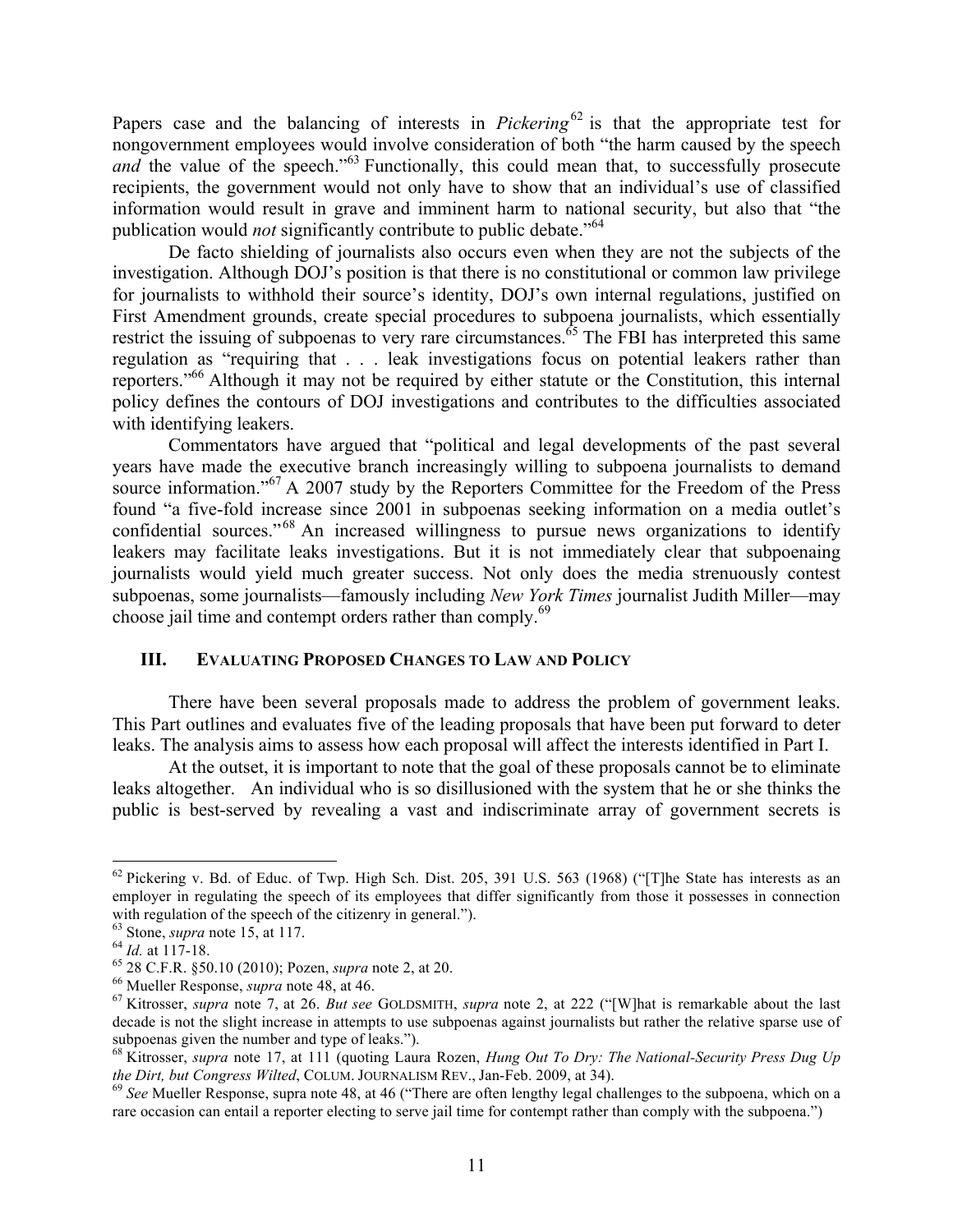unlikely to be deterred by any change in legal regime. To the extent there is a deterrence effect, it is likely to be on a subset of those who engage in leaks.

Perfect deterrence is an ephemeral goal for another reason: the vast over-classification of government documents<sup>70</sup> and the commonplace nature of leaking.<sup>71</sup> There are simply too many classified documents in too many hands to perfectly prevent leaks. As a result, any changes to law or policy must aim not for complete deterrence, but for optimal deterrence.

## *A. Legislative Changes*

#### *Proposed Reforms:*

(1) In 2000, Congress passed a bill that provided for "comprehensive" legislation that criminalized all leaks of classified information. It made leaking classified information punishable by three years in prison for any "officer or employee of the United States" or any other person with authorized access to that information who knowingly and willfully disclosed that information.<sup>72</sup> President Clinton vetoed this legislation, stating that the felony provision was "overbroad" and would "create an undue chilling effect."<sup>73</sup>

(2) In the wake of Wikileaks' release of classified documents in 2010, the Securing Human Intelligence and Enforcing Lawful Dissemination ("SHIELD") Act was introduced.<sup>74</sup> Unlike the 2000 measure, the SHIELD Act was intended to fill gaps in the Espionage Act, and, specifically, to bolster 18 U.S.C. § 798, which prohibits disclosures of cryptographic and communications information.<sup>75</sup> The SHIELD Act proposed to "add coverage for disclosures of classified information related to human intelligence activities."<sup>76</sup> One of the main effects of this bill would have been to "make it a crime for any person knowingly and willfully to disseminate, in any manner prejudicial to the safety or interest of the United States, 'any classified information . . . concerning the human intelligence activities of the United States or . . . concerning the identity of a classified source or informant' working with the intelligence community of the United States."<sup>77</sup> The amendment's language was not limited to government employees,<sup>78</sup> and there is no indication that the government bringing prosecution under this

<sup>&</sup>lt;sup>70</sup> *See supra* Section I.C.<br><sup>71</sup> *See supra* Section I.D.<br><sup>72</sup> *See* H.R. 4392, 106th Cong. § 304 (2000). The full text of this provision reads:

Whoever, being an officer or employee of the United States, a former or retired officer or employee of the United States, any other person with authorized access to classified information, or any other person formerly with authorized access to classified information, knowingly and willfully discloses, or attempts to disclose, any classified information acquired as a result of such person's authorized access to classified information to a person(other than an officer or employee of the United States) who is not authorized access to such classified information, knowing that the person is not authorized access to such classified information, shall be fined under this title, imprisoned not more than 3 years, or both.

under this title, imprisoned not more than 3 years, or both.<br><sup>73</sup> President's Message on Returning Without Approval to the House of Representatives the "Intelligence" Authorization Act for Fiscal Year 2001," 36 WEEKLY COMP. PRES. DOC. 2784, 2785 (Nov. 13, 2000).<br><sup>74</sup> H.R. 6506, 111th Cong. (2010).<br><sup>75</sup> Stone, *supra* note 15, at 105.<br><sup>76</sup> JENNIFER K. ELSEA, CONG. RESEARCH SERV., R41404,

CLASSIFIED DEFENSE INFORMATION 28 (2012). <sup>77</sup> *See* Stone, *supra* note 15, at 105 (quoting H.R. 6506, *supra* note 74). 78 *Id.*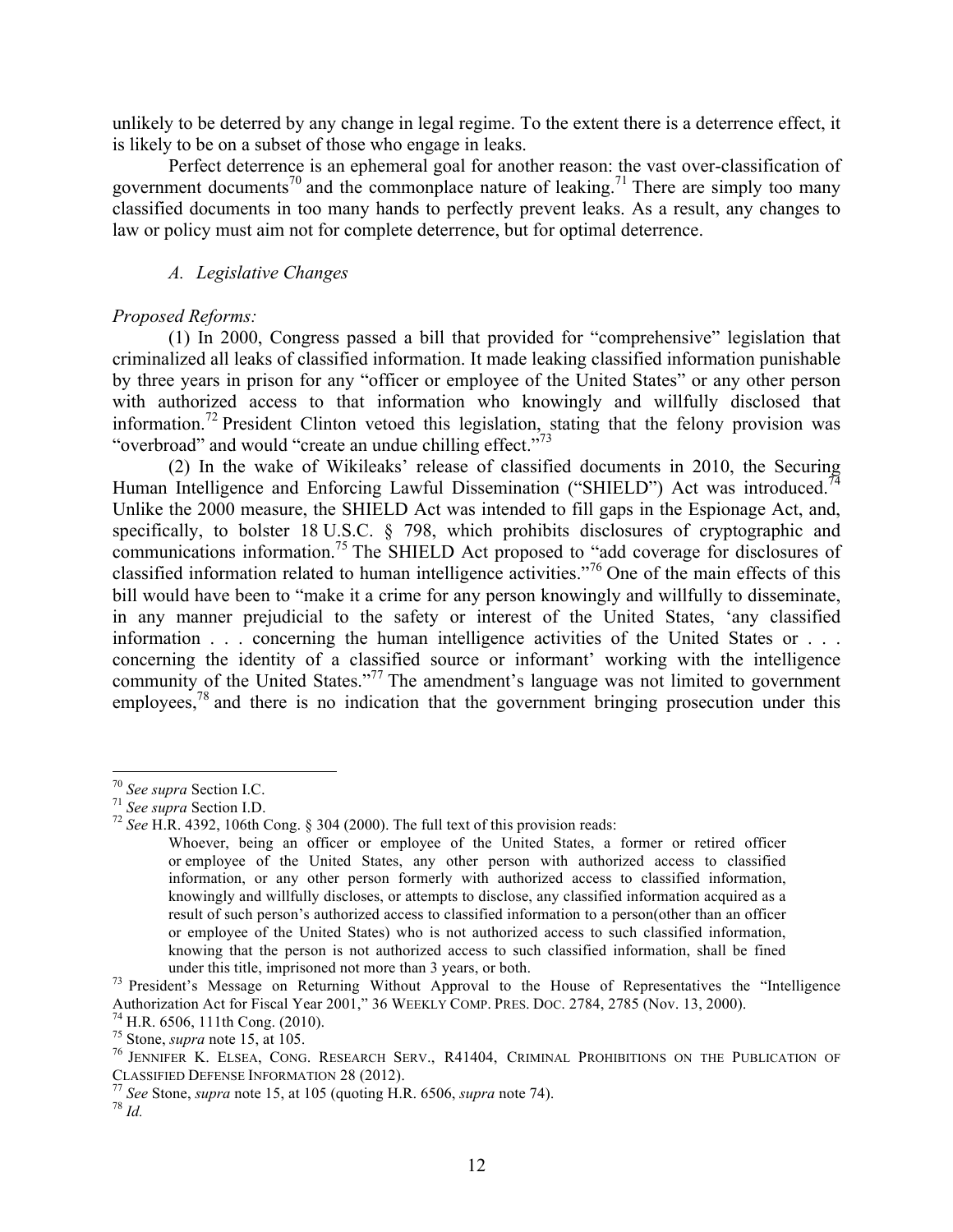amended statute would have to show a defendant knew, or should have known, that disseminating information would have posed a clear harm to the United States.<sup>79</sup>

(3) In 2012, the Senate Intelligence Committee voted 14 to 1 to add an amendment to the 2013 Intelligence Authorization Act that, inter alia, would restrict interactions between the press and government officials and would impose sanctions such as loss of pension benefits and revocation of security clearance for certain types of leakers.<sup>80</sup> Unlike the previous two measures, this proposed legislation neither amends the Espionage Act nor makes all disclosures of classified information felonies.<sup>81</sup>

#### *Assessment:*

There is disagreement over whether the existing legislative framework for prosecuting leaks is sufficient. Attorney General Ashcroft concluded that, while there is no comprehensive statute that provides criminal penalties for leaks, the existing framework—including, but not limited to, the Espionage Act—provides a sufficient "legal basis to prosecute those who engage in unauthorized disclosures, if they can be identified."<sup>82</sup> Attorney General Reno's own position, while slightly more qualified, was essentially the same. She concluded that existing criminal statutes would allow the DOJ "to prosecute *almost all* leaks."<sup>83</sup> And she acknowledged that the Department has "never been forced to decline a prosecution solely because the criminal statutes were not broad enough."<sup>84</sup> In the past decade, neither administration has made such reforms a legislative priority.<sup>85</sup>

In contrast, some government studies on leaks have advocated more stringent laws, and offered suggestions similar to the three examples surveyed above. For example, the 1978 report by the Secrecy and Disclosure Subcommittee of the Senate Select Committee on Intelligence suggested a narrowly drawn law to punish the disclosure of the identity of American intelligence agents.<sup>86</sup> The committee members could not agree on any broader statutory changes,  $87$  even though it agreed that "no present statute can be effectively enforced against 'leaks.'"<sup>88</sup> A report prepared by a committee reviewing Department of Defense ("DoD") security policies and practices in 1985 stated that existing civilian criminal statutes "do not provide adequate remedies."89 The report went on to state that the DoD had, in principle, supported proposed legislation to establish more effective criminal sanctions for leaking, but there was no agreement in the government on the content of such a proposal.<sup>90</sup> An interdepartmental group that produced the "Willard Report" in 1982 similarly argued that it would be helpful for Congress to pass a statute that provides for "criminal penalties for government employees who, without

<sup>&</sup>lt;sup>79</sup> This situation is in some ways analogous to the discussion *supra* in Section II.B of the content of the second scienter requirement in the "reason to know" clause of 18 U.S.C.  $\S$  793(d) that *Kiriakou* and *Rosen*

<sup>&</sup>lt;sup>80</sup> Intelligence Authorization Act for Fiscal Year 2013, S. 3454, 112th Cong. §§ 501, 502, 511, 512 (2012).<br><sup>81</sup> Steven Aftergood, *Senate Intelligence Committee Adopts a Dozen Anti-Leak Measures*, SECRECY NEWS (July 26,

<sup>2012),</sup> http://www.fas.org/blog/secrecy/2012/07/ssci\_leak.html.<br><sup>82</sup> Letter from John Ashcroft, *supra* note 42, at 3.

<sup>&</sup>lt;sup>83</sup> Reno Testimony, *supra* note 43, at 10 (emphasis added).<br><sup>84</sup> *Id.*<br><sup>85</sup> Pozen, *supra* note 2, at 34.<br><sup>85</sup> SSCI Report, *supra* note 26, at 3.<br><sup>87</sup> *Id.* at 22-23.<br><sup>88</sup> *Id.* at 5.<br><sup>89</sup> KEEPING THE NATION'S SECRETS: DOD SECURITY POLICIES AND PRACTICES, 74 (1985).<br><sup>90</sup> *Id.*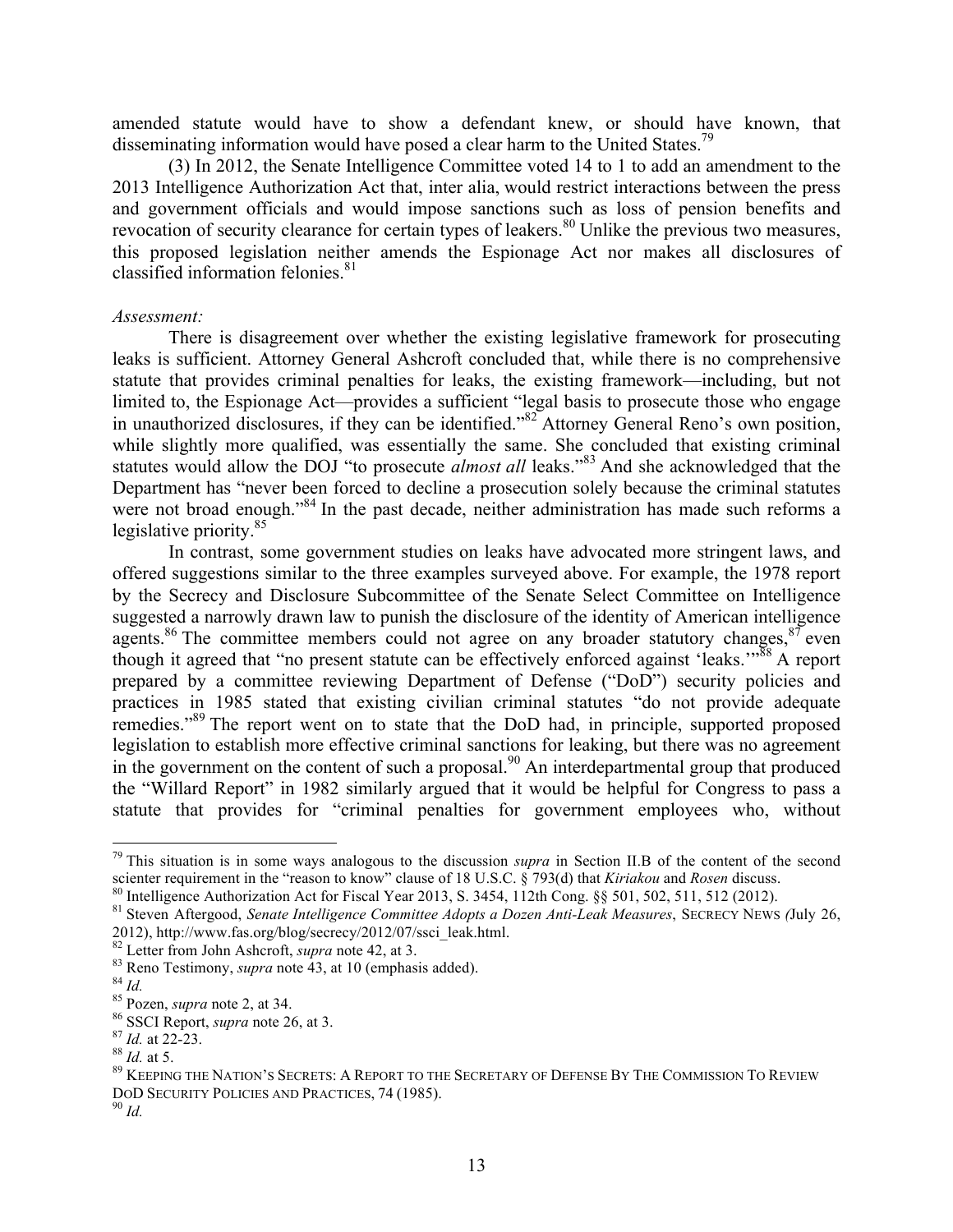authorization, disclose information that is properly classified pursuant to statute or Executive order."<sup>91</sup> It reasoned that such a law would be appropriate "in view of the substantial body of criminal statutes punishing unauthorized disclosure of other kinds of sensitive information by government employees, such as banking, agricultural, and census data. Classified national security information deserves at least the same degree of protection."<sup>92</sup> The Willard Report recommended that any such statute be "simple and general in order to cover all situations" and went on to provide its own suggested language.  $93$ 

Although there is no clear answer on whether revised legislation is required, the difficulties identified in Part II support the conclusions drawn by Attorneys General Reno and Ashcroft that more legislation would not necessarily make it easier to prosecute leaks. It appears that the main obstacles the government faces in prosecuting leaks involve either constitutional or policy constraints that a statute could not adequate address. Moreover, any changes to the law, as the three examples described earlier in this section demonstrate, would raise constitutional and policy concerns of their own.

For instance, legislation that seeks to regulate interactions between the media and government employees runs the risk of being over-inclusive and hampering communications that would be mutually beneficial for the administration, the press, and the public (as discussed in Part I). Another related critique leveled against the 2013 amendment—that would also apply to "comprehensive" legislation of the variety Congress tried to pass in 2000—is that it fails to differentiate between "information that is properly classified and the vast pile of information that poses no national risk but has been deemed secret thanks only to a dysfunctional system of overclassification of government documents." <sup>94</sup> By reducing any individual official's use of discretion when communicating with the media, such revisions to the law could inadvertently chill the exercise of First Amendment rights.

Blanket criminalization of leaks where no attempt is made to differentiate between government employees, the press, and members of the general public may not properly call for different scienter requirements. For instance, the lack of a knowledge requirement in the SHIELD Act could render it unconstitutional when applied to non-government employees.<sup>95</sup> Attorney General Reno opposed the 2000 legislation in part because it might have criminalized "inadvertent disclosures."<sup>96</sup>

<sup>&</sup>lt;sup>91</sup> U.S. GOV'T ACCOUNTABILITY OFFICE, GAO/GGD-83-15, REPORT OF THE INTERDEPARTMENTAL GROUP ON UNAUTHORIZED DISCLOSURES OF CLASSIFIED INFORMATION 2 (1982) [hereinafter Willard Report], *available at* http://www.fas.org/sgp/library/willard.pdf.<br><sup>92</sup> *Id.*<br><sup>93</sup> *Id.* at 13-14. <br><sup>94</sup> Editorial, *A Pernicious Drive Towards Secrecy*, N.Y. TIMES, Aug. 2, 2012,

http://www.nytimes.com/2012/08/03/opinion/a-pernicious-drive-toward-secrecy.html; *see also* Editorial, *A Bill To Stop Security Leaks Puts a Plug in Democracy,* WASH. POST. (July 30, 2012), http://www.washingtonpost.com/opinions/squelching-public-interest-in-national-security/2012/07/30/gJQAF0pHLX \_story.html ("Serious reform would deal not only with protecting secret information but also repair a dysfunctional system that wildly overclassifies documents which would enrich the public debate").

<sup>&</sup>lt;sup>95</sup> Stone, *supra* note 15, at 105.<br><sup>96</sup> Reno Testimony, *supra* note 43, at 12-13.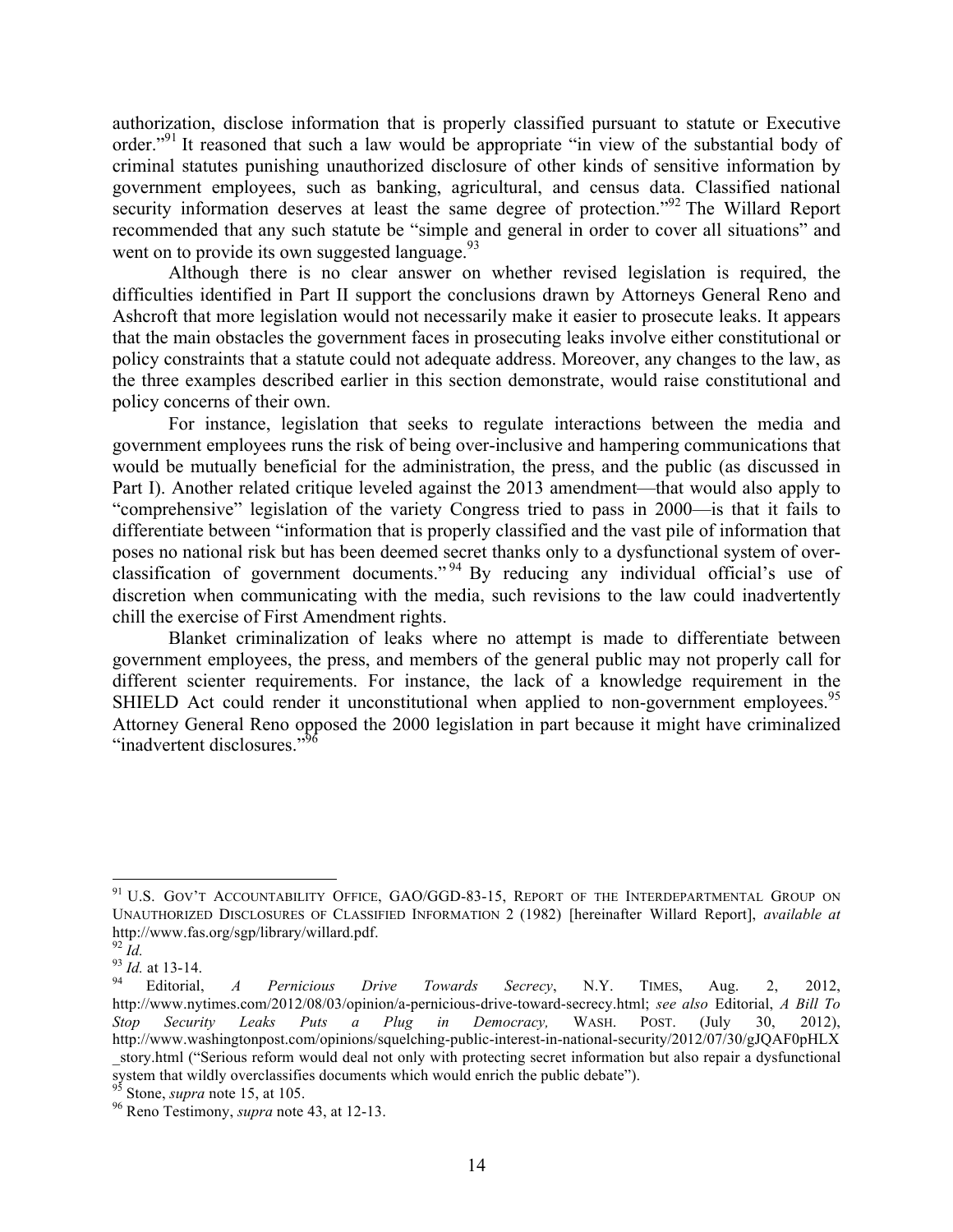## *B. Independent Prosecutor*

#### *Proposed Reform:*

Earlier this year, responding to leaks on cyber-attacks against Iran, drones and "kill lists," and an undercover operative who infiltrated Al Qaeda in Yemen, Senators Joseph Lieberman and John McCain called for an independent prosecutor to investigate and bring charges against government sources of leaks.<sup>97</sup> Instead, President Obama appointed two U.S. attorneys to lead the investigations. Attorney General Eric Holder responded to criticisms by stating, "We have people who have shown independence . . . . And the charge that I've given them is to follow the leads wherever they are."<sup>98</sup>

#### *Assessment:*

The old adage is that "the ship of state is the only vessel that leaks from the top."<sup>99</sup> The major benefit of appointing an independent prosecutor would be, as Senator Lieberman argued, the "avoid[ance]  $\left[ \right]$  [of] any appearance of conflict of interest."<sup>100</sup> Given the high volume of leaks prosecutions in recent years, the Obama Administration is particularly susceptible to criticism that it unevenly targets leakers whose message it does not like, while "eagerly volunteer[ing] anonymous 'senior administration officials' for interviews when politically expedient."<sup>101</sup> A special prosecutor would address such criticism.

While an independent prosecutor would manage the perception that only certain types of *leaks* are prosecuted, such an appointment would also address the perception that only certain types of *leakers* are targeted. The current system "privileges White House officials over agency officials, political appointees over civil servants, senior staff over junior staff, and non- [Intelligence Community (IC)] employees over IC employees, both in terms of the type of sanctions utilized and in the amount of disclosure discretion given."<sup>102</sup> A special prosecutor might not do the same. Furthermore, if this prosecutor were to clamp down on leaking from senior officials at the "top of the ship," it might also reduce leaking from below to the extent that "widespread disrespect of the secrecy system at or near the top of government embolden[s] the unusual number of whistle-blowers further down."<sup>103</sup>

The benefit of an independent prosecutor is also its primary drawback: the President forfeits a great deal of control and influence over prosecutorial decisions. Once an independent prosecutor is created, it can be difficult to cabin its authority. Such a possibility is vividly captured in Patrick Fitzgerald's prosecution of I. Lewis Libby for obstruction of justice and perjury, after Fitzgerald was initially called upon to investigate the leak of Valerie Plame's

<sup>&</sup>lt;sup>97</sup> See Pam Benson, *Republicans Demand (Again) Special Investigator To Investigate Leaks, CNN, June 26, 2012,* http://security.blogs.cnn.com/2012/06/26/republicans-demand-again-special-investigator-to-investigate-leaks/; Will Dunham et al., *Key Senator Calls for Special Counsel for Leaks Probe*, REUTERS, June 17, 2012, http://www.reuters.com/article/2012/06/17/us-usa-security-leaks-idUSBRE85G0ET20120617; Jeremy Herb, *McCain Set To Offer Resolution on Special Counsel on Leaks as Early as Tuesday*, THE HILL, June 11, 2012, http://thehill.com/blogs/defcon-hill/policy-and-strategy/232069-mccain-resolution-calling-for-special-counsel-on

<sup>-</sup>leaks-could-come-tuesday.<br><sup>98</sup> Quoted in Benson, *supra* note 97.<br><sup>99</sup> See Kitrosser, *supra* note 7, at 17.<br><sup>100</sup> Dunham et al., *supra* note 97 (quoting the Senator's statement).<br><sup>101</sup> Uri Friedman, *Good Leak, Bad Leak* FOREIGN POLICY (June 8, 2012), http://www.foreignpolicy.com/articles/2012/06/07/good\_leak\_bad\_leak. <sup>102</sup> Pozen, *supra* note 2, at 61. <sup>103</sup> GOLDSMITH, *supra* note 2, at 71.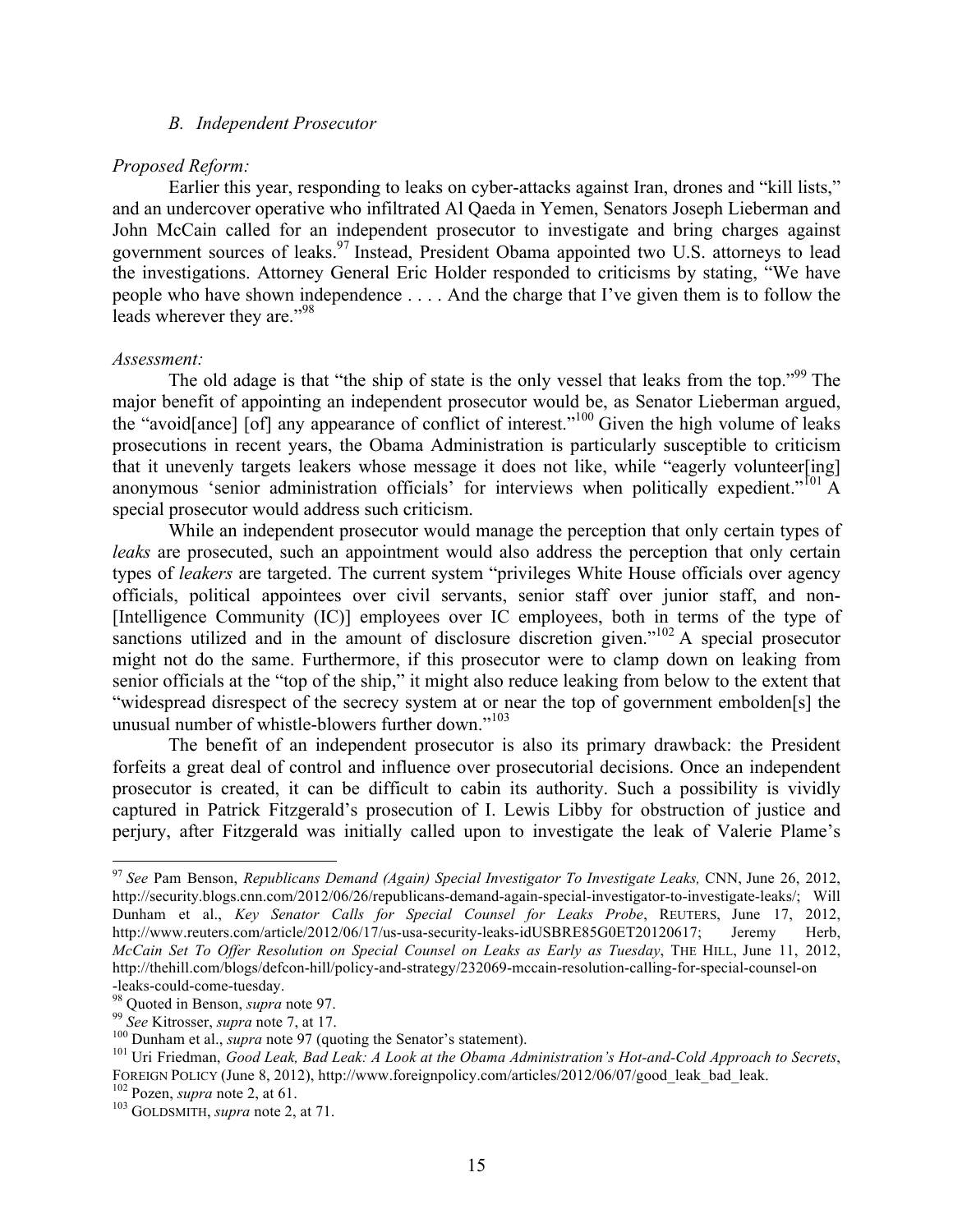identity to the press.<sup>104</sup> An "independent counsel has no need to view a particular case in relation to similar cases, past or future . . . . [He or she] is cut off from the accumulated lore and wisdom of career Department of Justice officers."<sup>105</sup>

A special prosecutor could impede a President who wanted to exercise substantial control over balancing leak-deterrence with other policy priorities. However, the current referral process to DOJ from the various agencies could mitigate this effect to a certain extent.<sup>106</sup> Most leak cases are filtered out before they reach the DOJ. Moreover, most agencies tend to manage the referral process in a "relatively centralized fashion, as by routing all concerns through their general counsel's office."<sup>107</sup> By exercising influence at the agency level, the President could still maintain some control over which leaks end up at the prosecutor's desk. Nevertheless, the impropriety of the White House discussing particular cases with the individual agencies may be greater than if it discretely influences categories of cases at DOJ.

# *C. More Concerted Effort To Prosecute Leaks*

# *Proposed Reform:*

The government could address leaks by simply increasing the frequency and intensity of leaks prosecutions under the current regime. Several mechanisms are available if the government chooses to pursue this option. The government could be more aggressive in bringing prosecutions under statutes other than the Espionage Act.<sup>108</sup> It could cast a wider net by increasing the pressure on non-Intelligence Community agencies that handle national security information to more fully participate in the DOJ referral process.<sup>109</sup> More invasive techniques are also available to help the government identify (and thereby deter) leakers. In fact, a DNI Press Release from June contemplates exactly such a measure by "mandating that a question related to unauthorized disclosure of classified information be added to the counterintelligence polygraph used by all agencies that administer the examination."<sup>110</sup> That same press release also identifies ways to increase coordination of leaks investigations by involving the Office of the Intelligence Community Inspector General (IC-IG) to lead a task force of IC inspectors general. This alternative mechanism was proposed to "ensure that selected unauthorized disclosure cases suitable for administrative investigations are not closed prematurely."<sup>111</sup> There is no reason why such a parallel process could not apply to criminal investigations as well. The WMD Report (written before a DNI Inspector General was named) suggested that IC-IG-led investigations

<sup>&</sup>lt;sup>104</sup> See Neil A. Lewis, *Libby Guilty of Lying in C.I.A. Leak Case*, N.Y. TIMES (Mar. 6, 2007), http://www.nytimes.com/2007/03/06/washington/06cnd-libby.html?pagewanted=all.

 $^{105}$ In re Sealed Case, 838 F.2d 476, 510 (1988), rev'd sub nom. Morrison v. Olson, 487 U.S. 654 (1988).<br><sup>106</sup> According to Pozen, the "primary mechanism for triggering legal scrutiny of a leak is a referral process." Agencies can submit crime reports of suspected leaks to the DOJ. The DOJ then decides whether to open an investigation. Pozen, *supra* note 2, at 19. For some agencies within the Intelligence Community, this reporting is mandated by executive order, requiring that violations of federal law be reported to the DOJ. *See* Reno Testimony,

<sup>&</sup>lt;sup>107</sup> Pozen, *supra* note 2, at 33, 59.<br><sup>108</sup> *Id.* at 32. Specifically, Pozen notes that 18 U.S.C. § 641, the general theft and conversion statute, does not have a comparable scienter requirement to the Espionage Act.  $^{109}$  *Id.* at 33.

<sup>&</sup>lt;sup>110</sup> Press Release, Office of the Director of National Intelligence, Director Clapper Announces Steps to Deter and Detect Unauthorized Disclosures (June 25, 2012), *available at* http://www.dni.gov/index.php/newsroom/pressreleases/96-press-releases-2012/586-director-clapper-announces-steps-to-deter-and-detect-unauthorized-disclosures. <sup>111</sup> *Id.*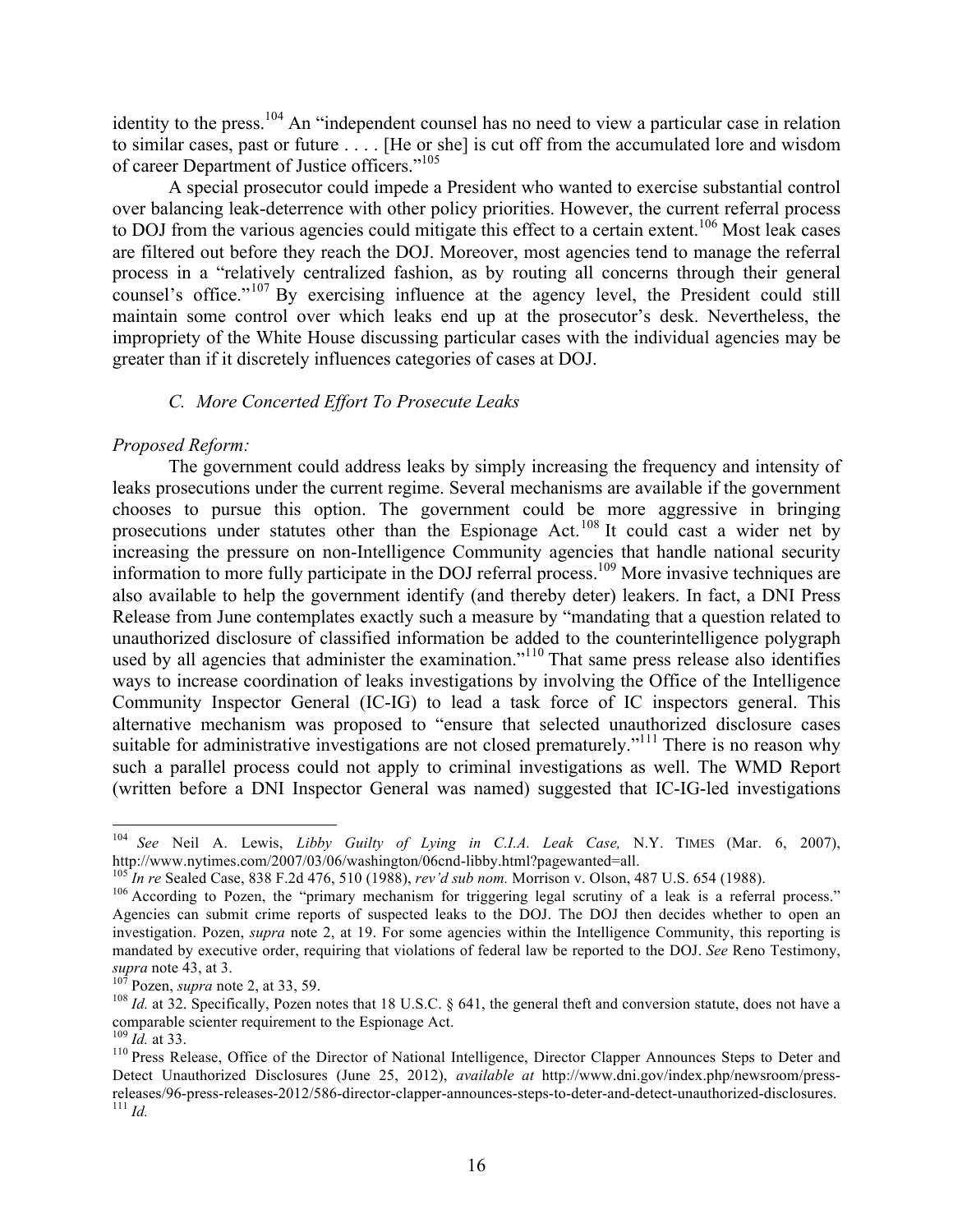would be particularly helpful when interagency coordination was required.<sup>112</sup> IGs are statutorily appointed and as such should exercise a degree of independence.<sup>113</sup> This would address some of the concerns that led to calls for the appointment of a special prosecutor.

## *Assessement:*

Even if successful trial outcomes remain difficult for the reasons explored in Part II, the very act of aggressively seeking criminal penalties can still have a significant deterrent effect. However, the drawback of a more vigorous leaks-monitoring regime that focuses on sanctions to deter leaks is that it would also likely have a chilling effect that would be felt across the board. There is already evidence that the increase in FBI investigations, described as "a hunt for leakers," has "cast[] a distinct chill over press coverage of national security issues as agencies decline routine interview requests and refuse to provide background briefings" to the media.<sup>114</sup> This decrease in the number of interviews and briefings implicates both the First Amendment interests discussed in Part I and the interest in government transparency.

It is also not clear that increased enforcement will, in fact, lead to fewer leaks. In fact, Pozen argues that "more vigorous enforcement of the laws against leaking would lead to a *greater* amount of unlawful disclosures, or at least to a greater amount of destructive disclosures."<sup>115</sup> He suggests this is because "[a]n escalation in enforcement risks alienating those many officials who take the informal prohibitions on leaking seriously, corroding their feeling of stewardship over the secrecy system and unraveling cultural and psychological constraints on information sharing."<sup>116</sup>

There is no empirical research that links prosecution with greater or fewer leaks. But the notion that employees internalize the norms, including informal prohibitions, that the executive articulates can be extended to suggest that any increased enforcement should be accompanied by more transparent criteria for the types of leaks that are most likely to be investigated and prosecuted. Given the vast number of leaks that do occur, some of which benefit both the government and public, a prosecution regime that articulates the criteria for the types of leaks it considers most harmful and most likely to result in investigation and criminal sanctions may send clearer signals to government employees about which types of disclosure it is most important for them to avoid. Such an approach tracks the WMD Report, which found that "[p]olicymakers who leak intelligence to the press . . . may do so without fully appreciating the potential harm that can result to sources and methods," and recommended a "campaign to educate individuals about their legal obligations—and possible penalties."<sup>117</sup> Rather than risk alienating those whose cooperation is required to safeguard the nation's secrets, a more transparent procedure that is combined with "[b]etter education and training"<sup>118</sup> could put government employees on better notice of the government's priorities, which they would then be more likely to internalize.

<sup>&</sup>lt;sup>112</sup> COMM'N ON THE INTELLIGENCE CAPABILITIES OF THE U.S. REGARDING WEAPONS OF MASS DESTRUCTION, REPORT TO THE PRESIDENT OF THE UNITED STATES 382-83 (2005) [hereinafter WMD Report].<br><sup>113</sup> See GOLDSMITH, *supra* note 2, at 99, 105.<br><sup>114</sup> Scott Shane, *Inquiry into U.S. Leaks Is Casting Chill Over* Coverage, N.Y. TIMES,

http://www.nytimes.com/2012/08/02/us/national-security-leaks-lead-to-fbi-hunt-and-news-chill.html.<br><sup>115</sup> Pozen, *supra* note 2, at 68. <sup>116</sup> *Id.* at 69. <sup>117</sup> WMD Report, *supra* note 112, at 383. <sup>118</sup> *Id*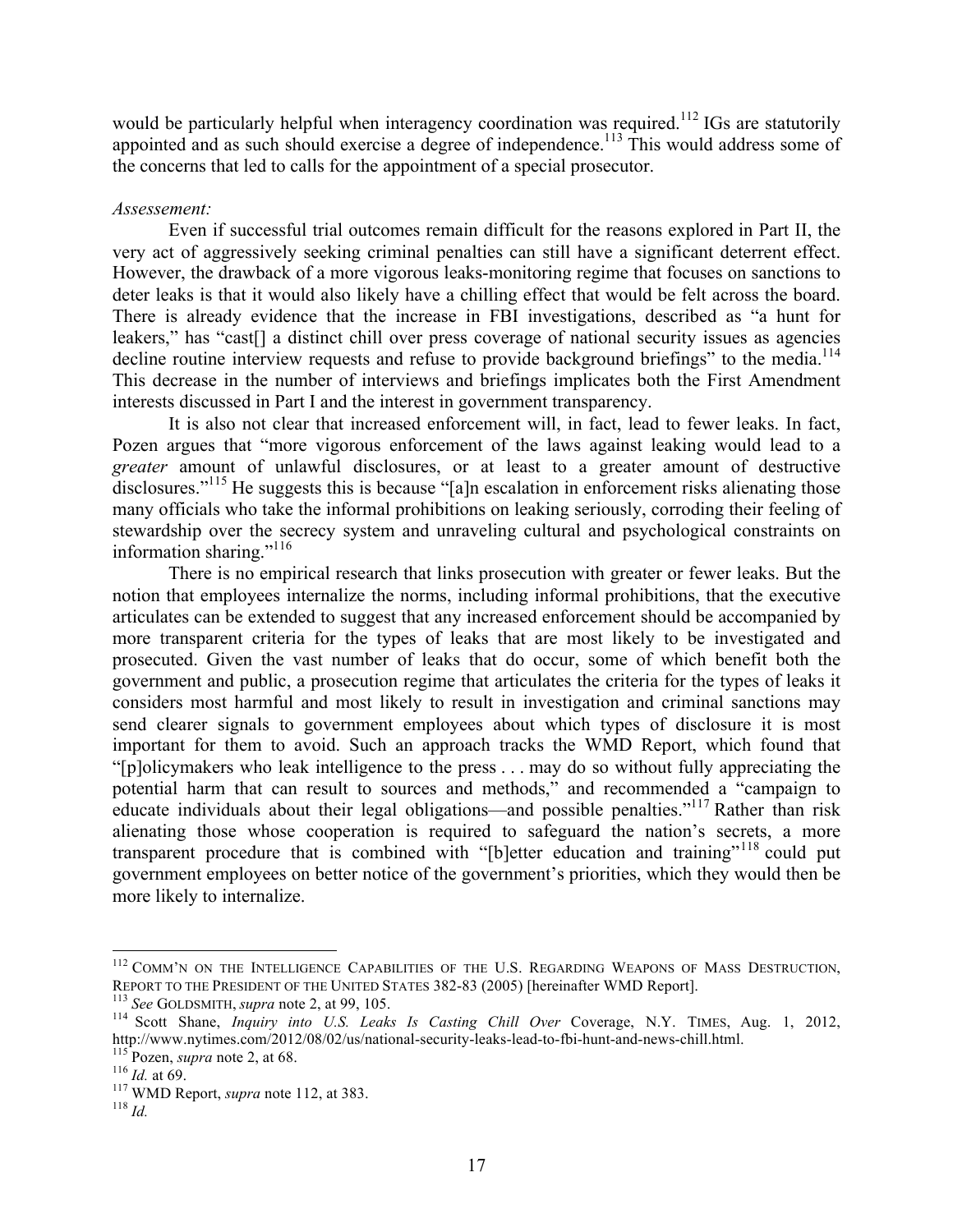#### *D. Increased Use of Administrative Sanctions*

#### *Proposed Reform:*

A fourth option for addressing leaks would be to increase the use of administrative sanctions. Despite the relative ease of bringing administrative sanctions against government employees who leak classified information, most agencies do not systematically use this as a tool to prevent leaks.<sup>119</sup> Yet, the threat of job loss and the revocation of security clearance may serve as potent deterrents, and government reports as well as scholars have recommended that this tool be used more frequently.<sup>120</sup>

One of the impediments to increasing the use of administrative sanctions is the lack of an effective process for investigating leaks that have no chance of eventually resulting in criminal prosecutions. Mueller notes that the FBI is not involved in pursuing administrative actions beyond sharing the results of its investigations with the referring agency,<sup> $121$ </sup> and recommends that these agencies consider involving their own "internal security divisions for possible administrative action."<sup>122</sup> The Willard Report goes further, recommending that FBI authority "should be clarified to include investigation of unauthorized disclosures of classified information under circumstances where the likely result of a successful investigation will be imposition of administrative sanctions rather than criminal prosecution."<sup>123</sup> Increased cooperation on these investigations through the IC-IG's office as contemplated by the DNI would also serve this purpose. $^{124}$ 

#### *Assessment:*

Since administrative sanctions are easier for the government to impose than criminal prosecution, they may serve as a more effective way of "provid[ing] a large measure of deterrence.<sup>"125</sup> The government also does not need to convince a court before it can impose administrative sanctions. Moreover, even if the matter ends up in litigation, the executive acts with greater capacity as an employer than as a prosecutor.<sup>126</sup>

Even though the government may exercise greater constitutional authority to impose administrative rather than criminal sanctions on leakers, the two are not wholly dissimilar in their impact. A job or security clearance loss can be devastating, and the incentives such a possibility creates are not much different from those imposed by the possibility of criminal sanctions—

<sup>&</sup>lt;sup>119</sup> Pozen, *supra* note 2, at 21, 35.<br><sup>120</sup> See, e.g., WMD Report, *supra* note 112, at 383 (recommending "vigorous application of DNI administrative authorities" including "fines, suspension or revocation of clearances, or even firings"); Reno Testimony, *supra* note 43, at 14 ("[I]n general, we believe that the better way to address the problem of leaks is to try to prevent them through stricter personnel security practices . . . and through administrative sanctions, such as revocations of clearances."); Letter from John Ashcroft, *supra* note 42, at 3 ("A comprehensive, coordinated, Government-wide, aggressive, properly resourced, and sustained effort to address administratively the problem of unauthorized disclosures is a necessity.").

<sup>&</sup>lt;sup>121</sup> Mueller Response, *supra* note 48, at 46.<br><sup>122</sup> *Id.* at 47.<br><sup>123</sup> Willard Report, *supra* note 91, at 21.<br><sup>124</sup> *See supra* Section III.C for discussion of the DNI press release from June 25, 2012.<br><sup>125</sup> Letter fro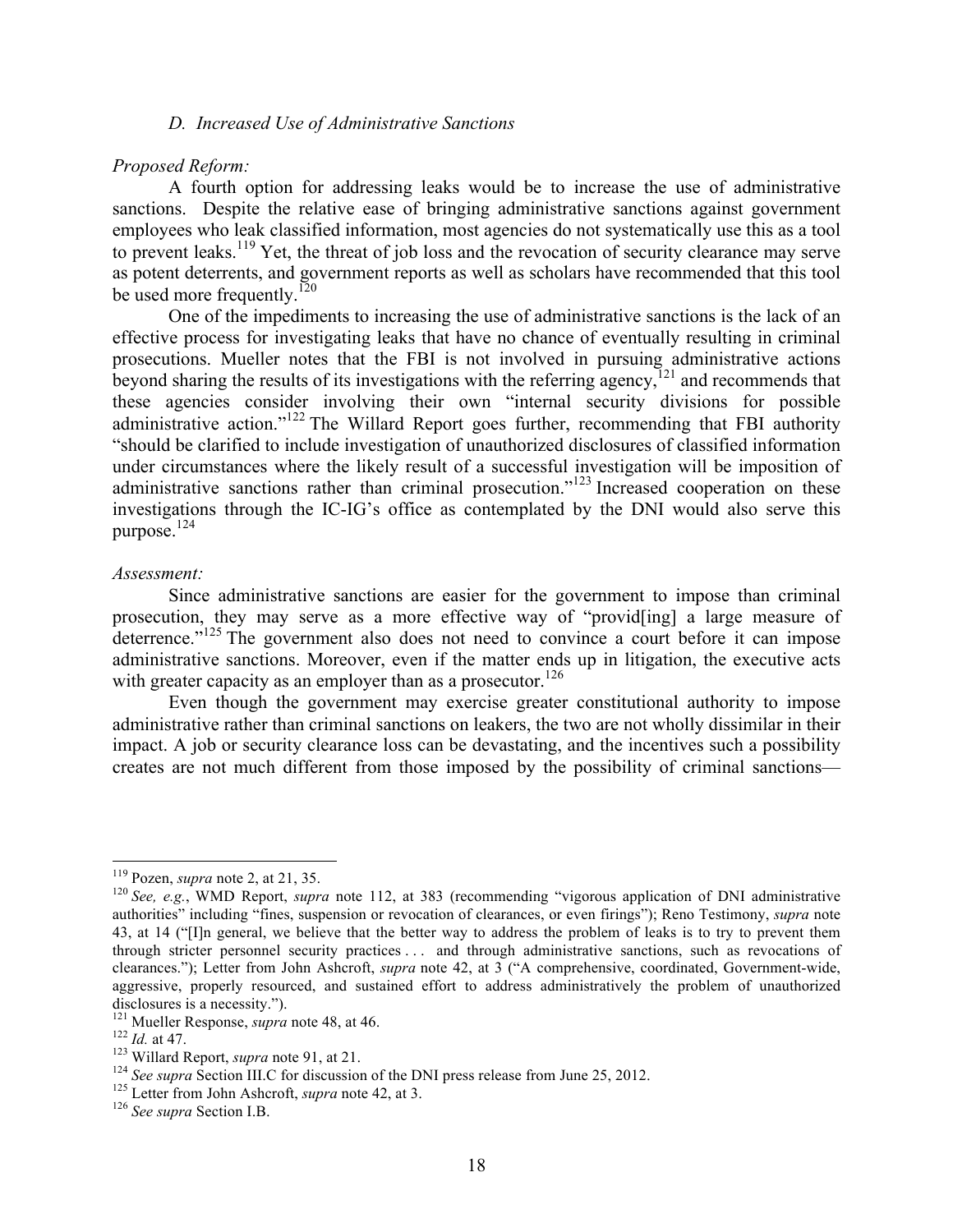except with the caveat that the latter can be significantly more severe.<sup>127</sup> Therefore, the caution about chilling legitimate and beneficial dialogue between the government and public—described in Part I—is an appropriate consideration here as well.

# *E. Creation of More Robust Internal Whistleblower Channels*

#### *Proposed Reform:*

Another possible approach would be to create more robust internal whistleblower channels patterned on the State Department dissent channel. The dissent channel provides an avenue for "responsible dissenting and alternative views on substantive foreign policy issues that cannot be communicated in a full and timely manner through regular operating channels and procedures."128 The dissent channel is controlled by the Secretary of State's Policy Planning Staff,<sup>129</sup> which remains outside the formal chain of command of the State Department and is thus ideally suited to intervene based on concerns raised through the channel. Use of the dissent channel is confidential, and the State Department provides clear assurances that an employee will not be retaliated against for raising any concerns through the channel.<sup>130</sup> Indeed, the State Department seems to foster a culture in which use of the channel is widely encouraged.<sup>131</sup>

Several government agencies already maintain Inspector General (IG) offices designed to provide an ombudsman-like function in monitoring the affairs of the agency.<sup>132</sup> Some IG offices are also charged with providing a forum for whistleblowers to air their concerns. For example, the CIA IG is "authorized to receive and investigate complaints or information from any person concerning the existence of an activity constituting a violation of laws, rules, or regulations, or mismanagement, gross waste of funds, abuse of authority, or a substantial and specific danger to the public health and safety."133 If such a complaint is received, the IG must usually protect the employee's anonymity, $134$  and the employee must be immune from reprisals by other Agency officials.135

<sup>&</sup>lt;sup>127</sup> Thomas Drake apparently "agonized over the decision" by "research[ing] the relevant legal statutes and concluded that if he spoke to a reporter about unclassified matters the only risk he ran was losing his job." Mayer, *supra* note 17. Perhaps the possibility of spending time in prison would have been stronger deterrence i

<sup>&</sup>lt;sup>128</sup> Dissent Channel, AM. FOREIGN SERV. ASS'N, http://www.afsa.org/dissent\_channel.aspx (last visited Dec. 2, 2012) (quoting the Foreign Affairs Manual's Dissent-Channel-related provisions).

<sup>2012) (</sup>quoting the Foreign Affairs Manual's Dissent-Channel Tenated provisions).<br><sup>129</sup> *Id.* 130 *Id.* For a history of the dissent channel, see Hannah Gurman, *The Other Plumbers Unit: The Dissent Channel of the U.S. State Department*, 35 DIPL. HIST. 321 (2011). Fourteen dissents were filed through the dissent channel during President Obama's first year in office. Glenn Kessler, *State Department Honors Three with 'Constructive Dissent' Awards*, WASH. POST, June 25, 2010, http://www.washingtonpost.com/wp-dyn/content/article/2010/06/24 /AR2010062406294.html.

<sup>&</sup>lt;sup>131</sup> Kessler, *supra* note 130 (describing the use of awards to "encourage Foreign Service officers to speak out if they think U.S. policy is going in the wrong direction").

<sup>&</sup>lt;sup>132</sup> For example, the CIA IG is charged with "initiat[ing] and conduct[ing] independent inspections, investigations, and audits relating to programs and operations of the Agency." 50 U.S.C. § 403q(a)(1) (2006).<br><sup>133</sup> *Id.* at § 403q(e)(3).

<sup>&</sup>lt;sup>134</sup> *Id.* at § 403q(e)(3)(A) ("[T]he Inspector General shall not disclose the identity of the employee without the consent of the employee, unless the Inspector General determines that such disclosure is unavoidable during the course of the investigation or the disclosure is made to an official of the Department of Justice responsible for determining whether a prosecution should be undertaken.")

<sup>&</sup>lt;sup>135</sup> *Id.* at § 403q(e)(3)(B). This comes with the caveat that anyone who reports information "with the knowledge that it was false or with willful disregard for its truth or falsity" will receive no protection from reprisal. *Id*.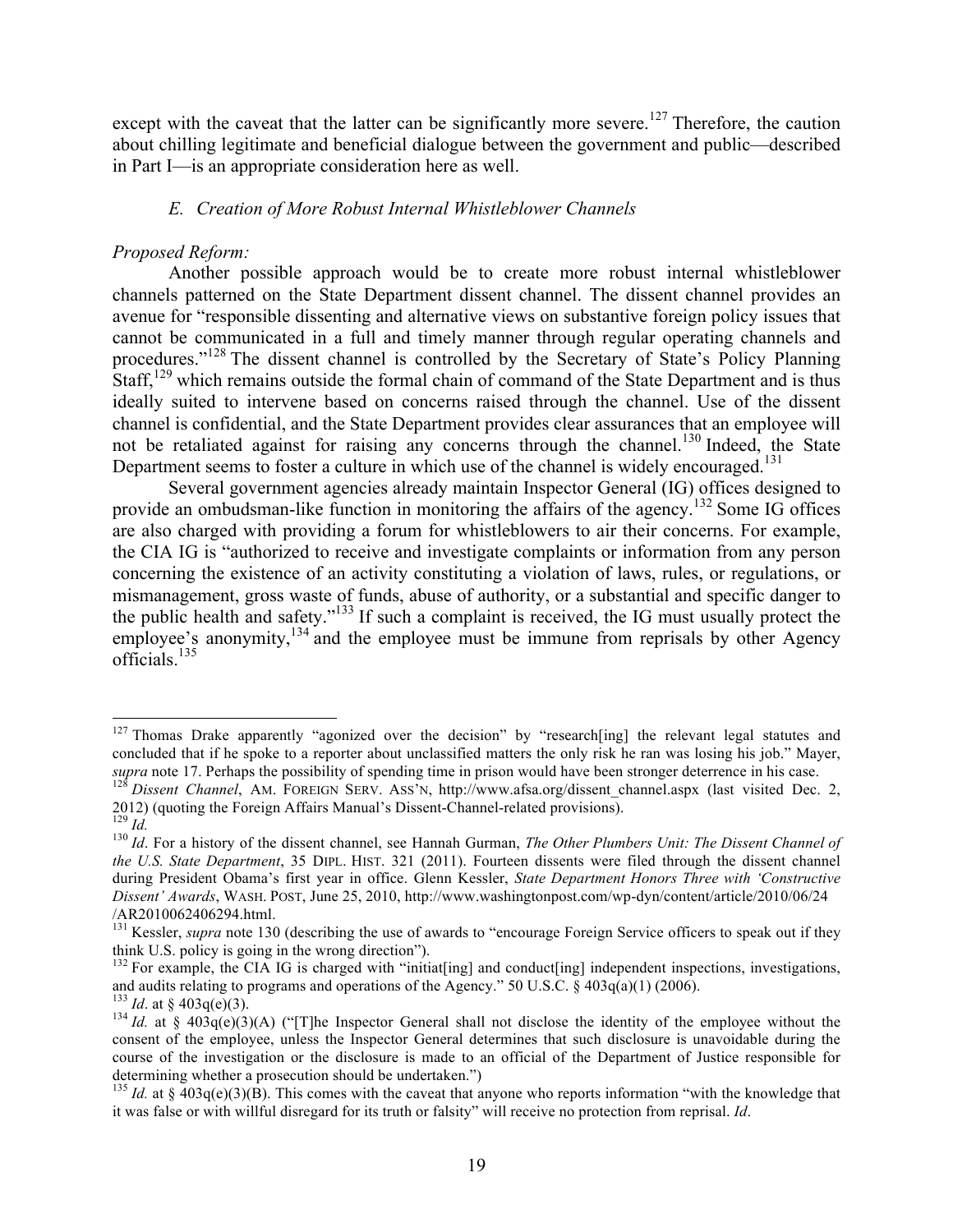While it would seem that IGs a role similar to that of the dissent channel, it is unclear to what extent government agencies have provided mechanisms to facilitate direct contact between employees and IG offices. For example, the CIA is required by statute to provide the Inspector General's contact information on its internal website,<sup>136</sup> but no direct and easy-to-access avenue, like the dissent channel, seems to exist.<sup>137</sup> Some scholars have even claimed the CIA IG is ineffective as a place for would-be whistleblowers to turn to, reporting that leakers often prefer to take their grievances to the press rather than working through the  $\overline{IG}$ .<sup>138</sup> Indeed, most of the office's major investigations began only after whistleblowers had already leaked information to the press.<sup>139</sup> While none of these problems foreclose the potential for the IG's office to provide a useful internal authority for would-be leakers to turn to, they underscore the fact that such offices will only prove successful if employees consider them effective and trustworthy.

#### *Assessment:*

The State Department's dissent channel provides a promising model for bolstering U.S. government employees' faith in internal whistleblower mechanisms. To the extent that leaks are often a result of employees who believe that they have no recourse left except to leak information to the outside world, the dissent channel model might provide a useful mechanism for channeling employee discord into internal government processes. Indeed, Pozen has argued that the dissent channel should be replicated in other Departments, claiming that it could reduce temptation for disgruntled employees to "take their grievances to the outside world."<sup>140</sup>

Implementing the model in other departments could help foster greater sentiment that internal whistleblower channels are safe and effective. This, in turn, might deter some leakers from going to the press.<sup>141</sup> The dissent channel model could be implemented to better funnel would-be leakers to preexisting Inspector General offices or used in conjunction with other impartial offices (like the Director of Policy Planning at the State Department). Either way, the model could help create easier-to-access whistleblowing avenues for employees, and help foster broader workplace cultures in which internal whistleblowing is commended and encouraged.<sup>142</sup>

It is important to note that greater use of the dissent channel model may not necessarily overcome government employees' inherent suspicion of internal whistleblower mechanisms.

<sup>&</sup>lt;sup>136</sup> *Id.* at § 403q(h)(1).<br><sup>137</sup> It is possible the CIA has already created additional mechanisms (apart from simply providing the IG's email address on its internal website) to encourage would-be whistleblowers to seek out the IG's office. If that is the case, the CIA has not made this information publicly available.

<sup>&</sup>lt;sup>138</sup> Richard Moberly, *Whistleblowers and the Obama Presidency: The National Security Dilemma*, 16 EMP. RTS. & EMP. POL'Y J. 51, 124 (2012).

<sup>&</sup>lt;sup>139</sup> Ryan M. Check & Afsheen John Radsan, *One Lantern in the Darkest Night: The CIA's Inspector General*, 4 J. NAT'L SECURITY L. & POL'Y 247, 287 (2010).<br><sup>140</sup> David E. Pozen, *Deep Secrecy*, 62 STAN. L. REV. 257, 337 (2010) ("And broader use of mechanisms such as the

<sup>&#</sup>x27;Dissent Channel' can help elevate the perception of internal dissent to a kind of civic contribution, rather than a deviant practice. This inversion might ironically be good for the maintenance of secrecy, as well as for the quality of governance, because disaffected employees who lack a Dissent Channel may find it more tempting to take their grievances to the outside world."). For a general discussion of the dissent channel model, focusing especially on its potential ability to foster a better-functioning and more competent civil service, see Neal Kumar Katyal, *Internal Separation of Powers: Checking Today's Most Dangerous Branch from Within*, 115 YALE L.J. 2314, 2328-29  $(2006)$ 

<sup>&</sup>lt;sup>141</sup> Pozen notes that in some of the most famous leak cases, individuals only went to the press after trying and failing to take their case directly to Congress through internal channels. Pozen, *supra* note 2, at 54 n.2

<sup>&</sup>lt;sup>142</sup> USAID recently created its own dissent channel, modeled after the State Department's version. Francisco Zamora, *Dissent: USAID's New Dissent Channel*, FOREIGN SERVICE J., Jan. 2012, at 52.